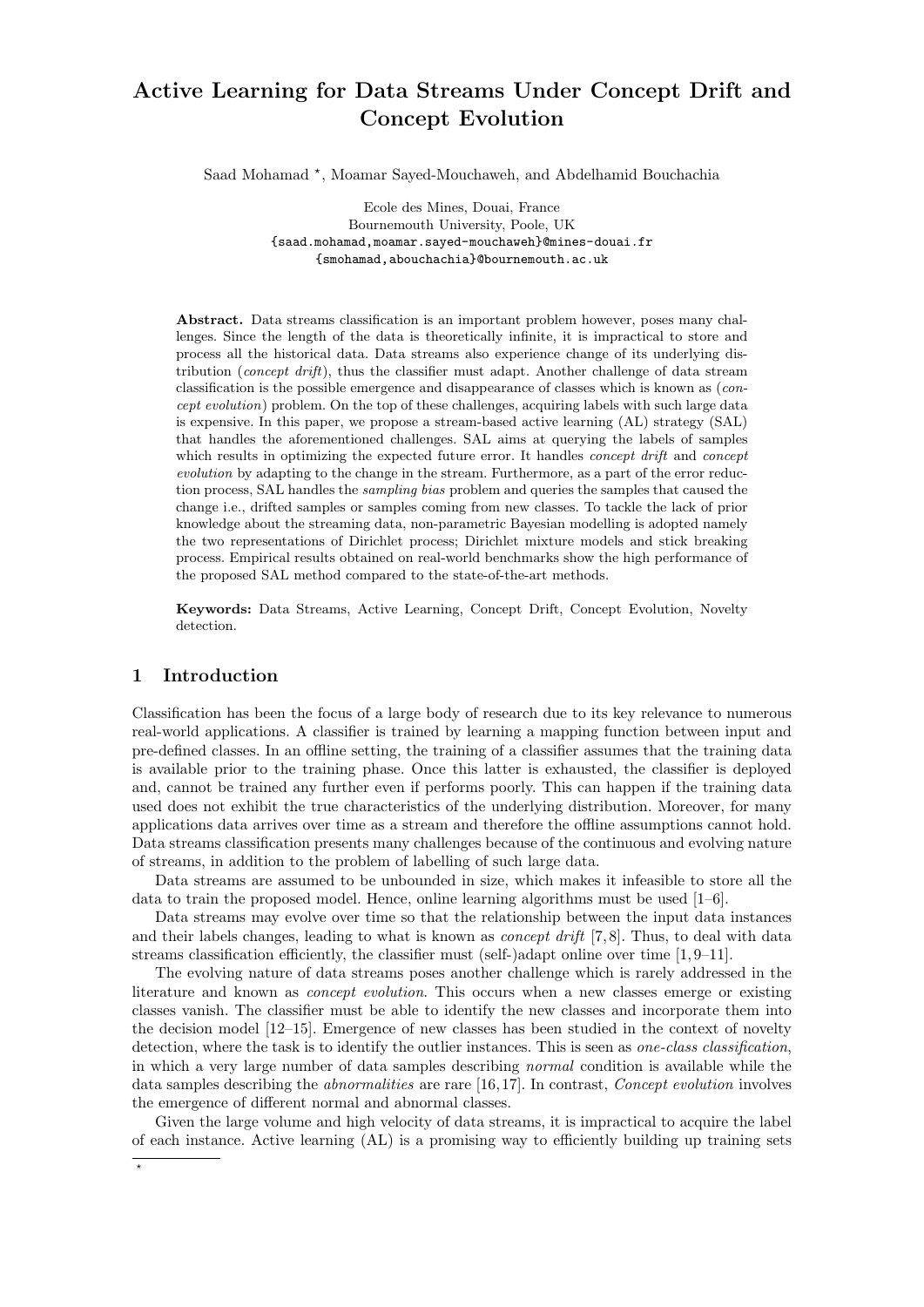with minimal supervision. AL deliberately queries particular instances to train the classifier using as few labelled data instances as possible. AL for data streams is more challenging because both concept drift and concept evolution can occur at any time and anywhere in the feature space. Another challenge associated with AL, in general, is the sampling bias [18] where the sampled training set does not reflect the underlying data distribution in a destructive way. Basically, AL seeks to query samples which labelling them significantly improves the learning. That is instead of sampling from the data underlying distribution, AL deliberately creates a bias training set. However, as AL becomes increasingly confident about its sampling assessment, valuable samples could be ignored and the bias of the training set could become harmful.

In this paper, we propose an AL algorithm, called Stream Active Learning (SAL), that overcomes all the aforementioned challenges in a unified systematic way. In contrast to most of the existing AL approaches which adopt heuristic AL criteria, SAL aims at directly optimizing the expected future error [19]. Similar AL approaches are proposed in [19–21], however, they work in offline setting and do not take into account the challenges associated with data streams. In our previous work [22], we proposed a bi-criteria AL approach (BAL) that seeks to select data samples that reduce the future expected error. Because closed form calculation of the expected future error is intractable, BAL approximates it by combining online classification and online clustering models. The classification model estimates the conditional distribution of the labels given the data, while the clustering model estimates the marginal distribution of the data. BAL only considers binary classification and ignores *concept evolution*. In contrast, SAL adopts the same concept as in [22] with some differences. Instead of using two existing classification and clustering models as in the case of BAL, SAL uses a unified non-parametric Baysian model. Simplistically, the proposed model is a Dirichlet process mixture model [23] with a stick breaking prior [24] attached to each mixture component. This prior is applied over the classes of the data in the mixture components. The model can approximate the conditional and marginal distributions. Dirichlet process mixture model is used to approximate the marginal distribution. It allows the complexity of the model to grow as more data is seen. Such proprieties is useful in the case of data stream as not much prior knowledge is available. In contrast to BAL, SAL allows multi-class classification with dynamic number of classes and therefore capable of dealing with concept evolution. The application of stick-breaking prior over the classes allows the potential growth of the number of classes. We employ a particle filter method [25–30] to perform online inference.

As in [22, 31], SAL handles sampling bias problem caused by AL using importance weighted empirical risk [32]. Such problem is more severe in online setting as the model on which AL bases its queries has to adapt. On the other hand, the adaptation can depend on the queried data. While techniques in [22,31] are limited to binary classification, SAL is capable of performing classification with changing number of classes.

To motivate the proposed approach, consider the example of activity recognition in the smarthome setting. Instead of collecting a static set of data from the deployed sensors then training a learner offline, considering the data as a stream and continuously training a learner online is more realistic. Firstly, the online learner can be fed with streaming data where it adapts to different static settings such as different house settings and various sensors layout. Such learning can also adapt to dynamic change within the same scenario concept drift while processing an infinite data length. For example, change in the individual activity patterns (e.g., the individual's walk style depends on his/her health). Furthermore, for offline learner, the number of classes are fixed while in reality, it can change *concept evolution*; for example, the different activities of an individual can not be counted and he/her may come up with new ones over time. Secondly, employing AL can lead to more autonomous learning as the algorithm can be plugged in with no knowledge about the potential activities (labels). Instead of monitoring the individual activities, AL can query the individual about his/her own activities when necessary. However, it is not practical to keep asking the person about his activities all the time. To summarize, this application example includes following data streams challenges: *infinite length, concept drift, concept drift* and labelling expense.

# 2 Active Learning Approach

Many active learning approaches seek to minimize an approximation of the expected error of the learner Eq. (1) [19–21]. SAL follows the same methodology but with more challenging setting where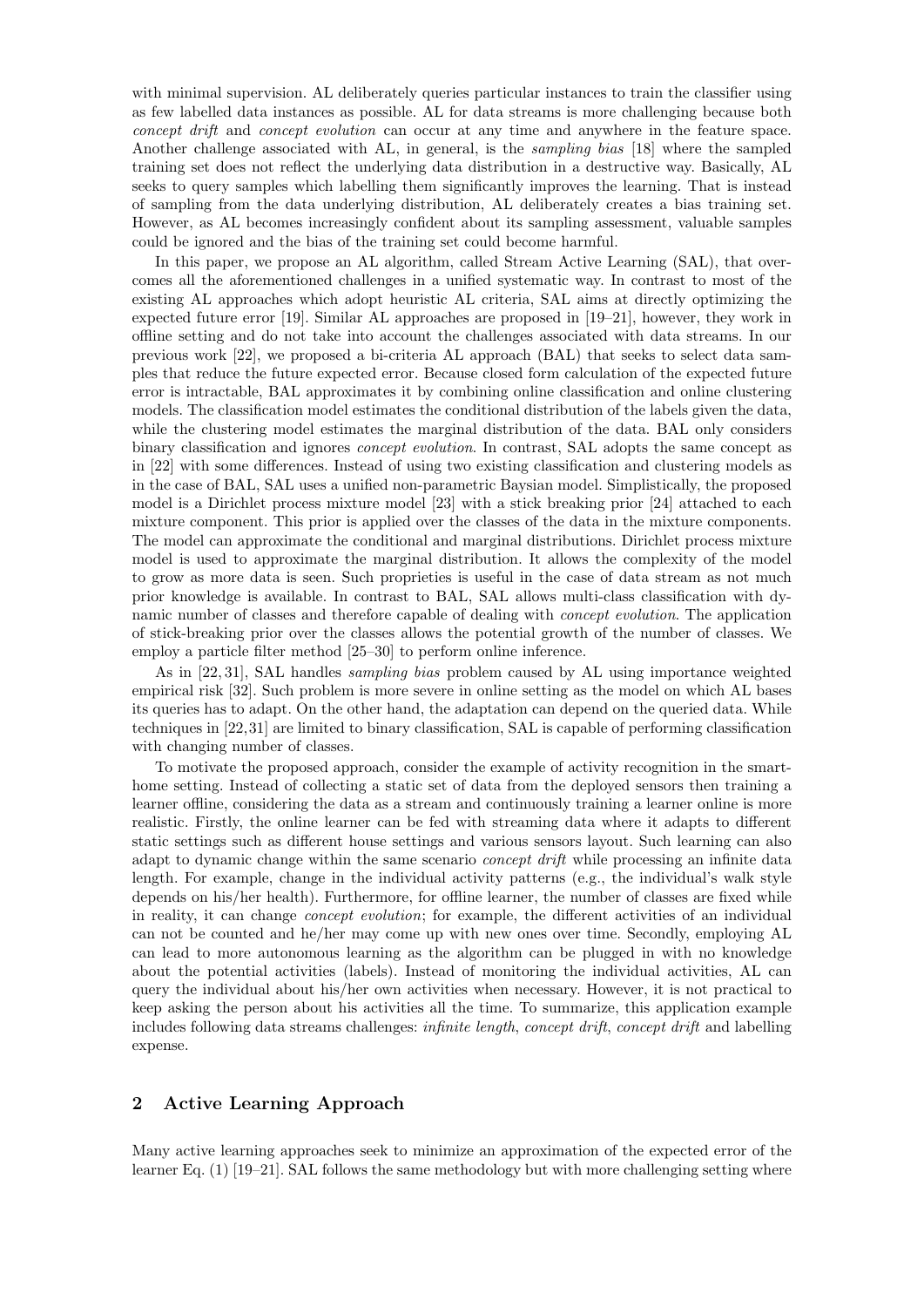the data comes as a stream.

$$
R = \int_{\mathbf{x}} L(\hat{p}(y|\mathbf{x}), p(y|\mathbf{x}))p(\mathbf{x})d\mathbf{x}
$$
 (1)

Where  $(x, y)$  is a pair of random variables, such that x represents the data instance (observation) and y is its class label.  $p(y|x)$  and  $p(x)$  are the true conditional and marginal distributions respectively.  $\hat{p}(y|x)$  is the learner conditional distribution used to classify the data. The learner receives observations drawn from  $p(x)$  with latent labels y unless they are queried by the AL algorithm. We denote the labelled observations up to time t as  $X_{L_t}$  and their labels as  $Y_{L_t}$ . The unlabelled observations up to time t are denoted as  $X_{U_t}$ . We also use  $X_t$  to denote the sequence  $(x_1, x_2, ..., x_t)$ . We separate the learner algorithm or the hypothesis class from the AL strategy so that we can simply plug in any learner to test the AL. Let  $p(y|x, \phi)$  refer to the learner conditional distribution  $\hat{p}(y|\mathbf{x})$ , where  $\phi$  is the parameter vector that governs the learner distribution.

In the following, we discuss the offline AL approaches used to minimize an approximation of Eq. (1) as a closed form solution is not available. Then we present our online AL approach. Authors in [20] approximate the expected error using the empirical risk over the unlabelled data:

$$
\hat{R}_{\mathcal{P}_U}(\boldsymbol{\phi}_{\mathcal{P}_L}) = \frac{1}{|\mathcal{P}_U|} \sum_{\boldsymbol{x} \in \mathcal{P}_U} L(p(y|\boldsymbol{x}, \boldsymbol{\phi}_{\mathcal{P}_L}), p(y|\boldsymbol{x})) \tag{2}
$$

where  $P_U$  and  $P_L$  are pools of unlabled and labled samples. We refer to the classifier parameters after being trained on  $\mathcal{P}_L$  as  $\phi_{\mathcal{P}_L}$ . Different types of loss functions can be adopted according to the classification model. Active learning seeks to optimize Eq.(2) by asking for the labels of the samples that, once incorporated in the training set, the empirical risk drops the most. Ideally, the selection should depend on how many queries can be made. However, the solution of such optimization problem is NP hard. Hence, most commonly used AL strategies greedily select one example at a time [20, 21, 31].

$$
\tilde{\boldsymbol{x}} = \arg\min_{\boldsymbol{x} \in \mathcal{P}_U} \hat{R}_{\mathcal{P}_{U - (\boldsymbol{x}, y)}} (\boldsymbol{\phi}_{\mathcal{P}_{L + (\boldsymbol{x}, y)}})
$$
(3)

The empirical risk over the labelled and unlabelled samples are considered in [21]:

$$
\hat{R}_{\mathcal{P}_L \cup P_U}(\boldsymbol{\phi}_{\mathcal{P}_L}) = \frac{1}{|\mathcal{P}_L \cup P_U|} \sum_{\boldsymbol{x} \in \mathcal{P}_L \cup P_U} L(p(y|\boldsymbol{x}, \boldsymbol{\phi}_{\mathcal{P}_L}), p(y|\boldsymbol{x})) \tag{4}
$$

Let  $q \sim Ber(a)$  a random variable distributed according to a Bernoulli distribution with parameter a. It indicates if the data instance  $x$  is queried. The risk incurred when training the learner is the one related to the labelled data:

$$
\hat{R}_{\mathcal{P}_L}(\boldsymbol{\phi}_{\mathcal{P}_L}) = \frac{1}{|\mathcal{P}_L|} \sum_{\boldsymbol{x} \in \mathcal{P}_L} L(p(y|\boldsymbol{x}, \boldsymbol{\phi}_{\mathcal{P}_L}), p(y|\boldsymbol{x})) \tag{5}
$$

In active learning, a subset of unlabled samples is selected for labelling. Thus, the data instances used to train the model are sampled from a distribution induced by the AL queries instead of the data underlying distribution. That is, the distribution of the queried data  $p(x|q = 1)$  is different from the original one  $p(x)$ . Hence, Equation (5) is a biased estimator of (1) and the learned classifier may be less accurate than when learned without using AL. Similar to [22, 31], we use the importance weighting technique [32] in order to come up with unbiased estimator. Thus, Equation (5) can be written as follows:

$$
\hat{R}_{\mathcal{P}_L}'(\boldsymbol{\phi}_{\mathcal{P}_L}) = \frac{1}{|\mathcal{P}_L|} \sum_{\boldsymbol{x} \in \mathcal{P}_L} \frac{1}{p(q=1|x)} L(p(y|\boldsymbol{x}, \boldsymbol{\phi}_{\mathcal{P}_L}), p(y|\boldsymbol{x})) \tag{6}
$$

Thus, the unbiaseness of the estimator above can be shown as:

$$
E_{\mathbf{x} \sim p(\mathbf{x}|q=1)} \left[ \hat{R}'_{\mathcal{P}_L}(\boldsymbol{\phi}_{\mathcal{P}_L}) \right] = E_{\mathbf{x} \sim p(\mathbf{x})} \left[ \hat{R}_{\mathcal{P}_L}(\boldsymbol{\phi}_{\mathcal{P}_L}) \right] \tag{7}
$$

So far, we assumed that the underlining conditional distribution  $p(y|x)$  is known, but in reality it is not. Thus, we need to estimate it. Furthermore, in online setting, comparing the effect of labelling certain data instance against that of other data instances (as done in Eq.(3)) is not possible. Thus, storing pools of data seen so far might be a choice; however, it will break the online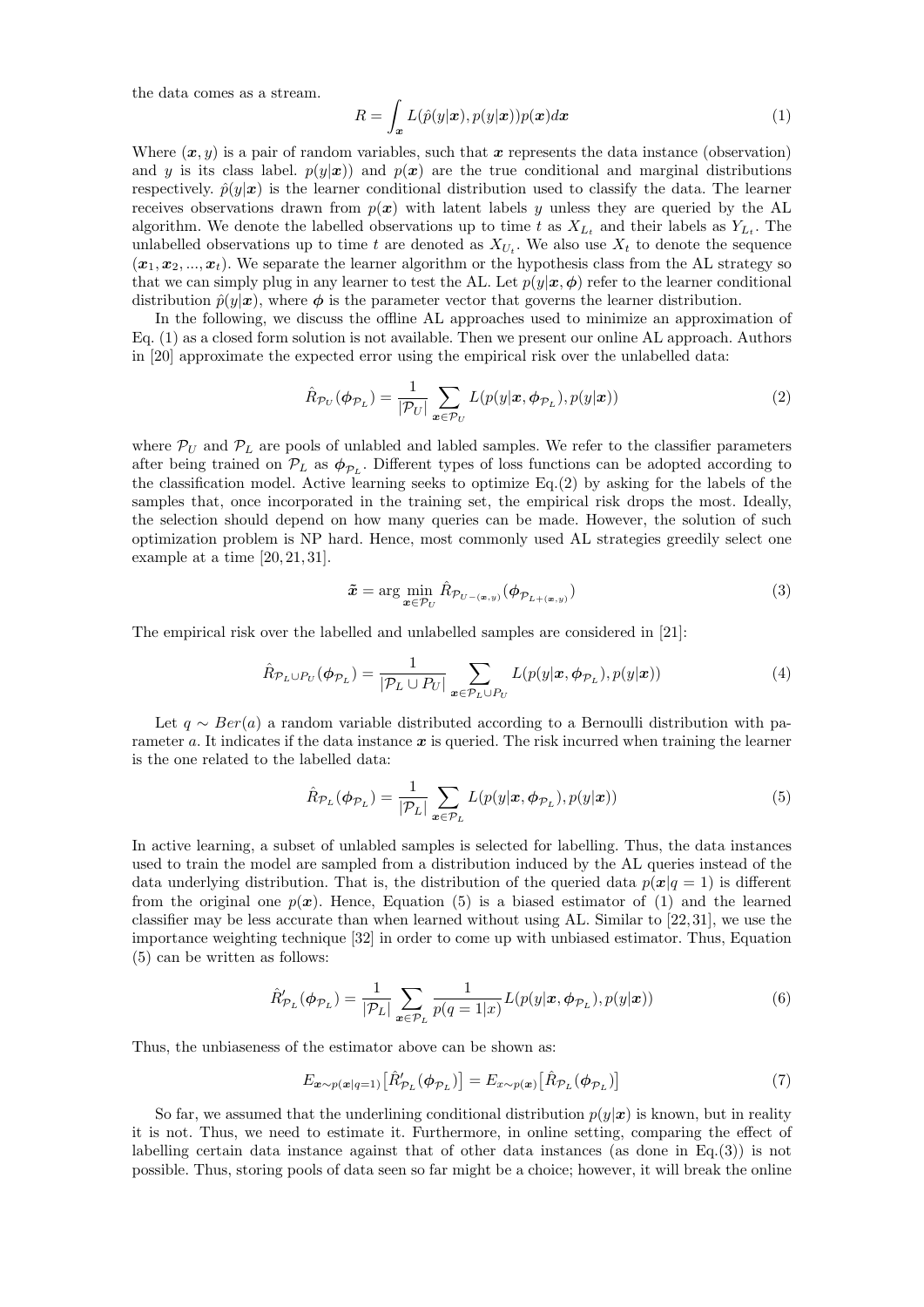learning principle. We, instead, estimate the probability of unlabled and labled data at time t. Consider  $p(y|\mathbf{x}, D_t)$ ,  $p(\mathbf{x}|X_{U_t})$  and  $p(\mathbf{x}|X_{L_t})$  as estimators for the true conditional distribution, the unlabled data distribution and the labled data distribution at time t, where  $D_t$  represents the set of the previously seen data instances including the labels of the queried ones. Thus, Equation (4) with the importance weighting on the labelled data can be written as the sum of the following equations:

$$
\hat{R}_{D_t, X_{U_t}}(\boldsymbol{\phi}_t) = \int_{\boldsymbol{x}} L(p(y|\boldsymbol{x}, \boldsymbol{\phi}_t), p(y|\boldsymbol{x}, D_t)) p(\boldsymbol{x}|X_{U_t}) d\boldsymbol{x}
$$
\n(8)

$$
\hat{R}'_{D_t,X_{L_t}}(\boldsymbol{\phi}_t) = \int_{\boldsymbol{x}} \frac{L(p(y|\boldsymbol{x},\boldsymbol{\phi}_t), p(y|\boldsymbol{x}, D_t))}{p(q=1|\boldsymbol{x})} p(\boldsymbol{x}|X_{L_t}) d\boldsymbol{x}
$$
\n(9)

where  $\phi_t$  denotes the classifier parameters after being trained on  $\{X_{L_t}, Y_{L_t}\}$ . Based on Equations (8) and (9), we can develop an online querying strategy similar to the one proposed in Eq. (3). The data instance can be assessed on-the-fly by comparing the error reduction incurred by labelling it against the highest error reduction. To compute the highest error reduction, we can generate a pool of unlabed data at each time step from  $p(x|X_{U_t})$ . Then we search for the sample that labelling it incurred the highest error reduction. More direct approach is to use a non-convex optimizer to find the highest error reduction then take it as a reference. Both approaches are computationally expensive (time-consuming) as they involve integrals estimation. Further, we need to compute the expectation of the error reduction as the labels are unknown which makes the computation more expensive.

We can conclude from Eq.  $(8)$ ,  $(9)$  that the error can be reduced by labelling the samples that have the largest contribution to the current error. This contribution can be expressed through the following equations:

$$
\hat{R}_{D_{t-1}, X_{U_{t-1}}}(\phi_{t-1}, \mathbf{x}_t) = L(p(y_t|\mathbf{x}_t, \phi_{t-1}), p(y_t|\mathbf{x}_t, D_{t-1}))p(\mathbf{x}_t|X_{U_{t-1}})
$$
\n(10)

$$
\hat{R}'_{D_{t-1},X_{L_{t-1}}}(\phi_{t-1},x_t) = L(p(y_t|x_t,\phi_{t-1}),p(y_t|x_t,D_{t-1}))\tilde{p}(x_t|X_{L_{t-1}})
$$
\n(11)

Once  $x_t$  is queried, SAL integrates the weigh effect of  $p(q_t = 1|x_t)$  into the current labled data marginal distribution by updating it with  $x_t$  ( $\frac{1}{p(q_t=1|x_t)}$ ) times. Hence,  $\tilde{p}(x_t|X_{L_{t-1}})$  represents the labled data marginal distribution involved the weight effect of the previously queried samples. Equation (10) encourages querying samples that have strong representativeness among the unlabled data and that are expected to be wrongly classified; while Eq.(11) encourages querying those which have strong representativeness among the labelled data, but, still wrongly classified. Such samples are rare. However Eq. (11) allows the learner to be completely independent from the sampling approach, as it integrates the *sampling bias* independently from the learner algorithm. Thus, as the learner proceeds, Eq. (11) also helps to switch the focus from only representative samples to samples which are underestimated.

The querying probability is computed by comparing the samples with the one that has the largest contribution to the error. A solution can be devised by trying to optimize Eq.(10) and Eq.(11). However, to avoid time-consuming computation and keeping the AL algorithm independent of the learner, we take the comparator sample from the already seen ones. A forgetting factor  $\beta$  empirically set to 0.9 is used to consider the dynamic nature of the data:

$$
A_t = \max\left( (\hat{R}_{D_{t-1}, X_{U_{t-1}}}(\phi_{t-1}, \boldsymbol{x}_t) + \hat{R}_{D_{t-1}, X_{L_{t-1}}}(\phi_{t-1}, \boldsymbol{x}_t)), \beta A_{t-1} \right) \tag{12}
$$

$$
p(q_t = 1 | \boldsymbol{x}_t, D_{t-1}, \boldsymbol{\phi}_{t-1}) = \frac{1}{A_t} (\hat{R}_{D_{t-1}, X_{U_{t-1}}}(\boldsymbol{\phi}_{t-1}, \boldsymbol{x}_t) + \hat{R}'_{D_{t-1}, X_{L_{t-1}}}(\boldsymbol{\phi}_{t-1}, \boldsymbol{x}_t))
$$
(13)

The number of classes evolves over time such that new classes may emerge and old ones may vanish. Thus,  $p(y_t|\mathbf{x}_t, D_{t-1})$  in Equations (10) and (11) must account for all the classes that may appear in the data stream. Theoretically, the length of the stream is infinite, which means that the probability of receiving infinite different classes is not zero. Hence, the support of the distribution over the classes must be infinite. To allow that stick-braking distribution is imposed as a prior over the class. Intuitively, this prior allows foresee a probability on the creation of new classes. As for forgetting old irrelevant classes, we propose an online estimator of  $p(y_t|x_t, D_{t-1})$  equipped with forgetting factor to handle the evolving nature of data. The same model estimates online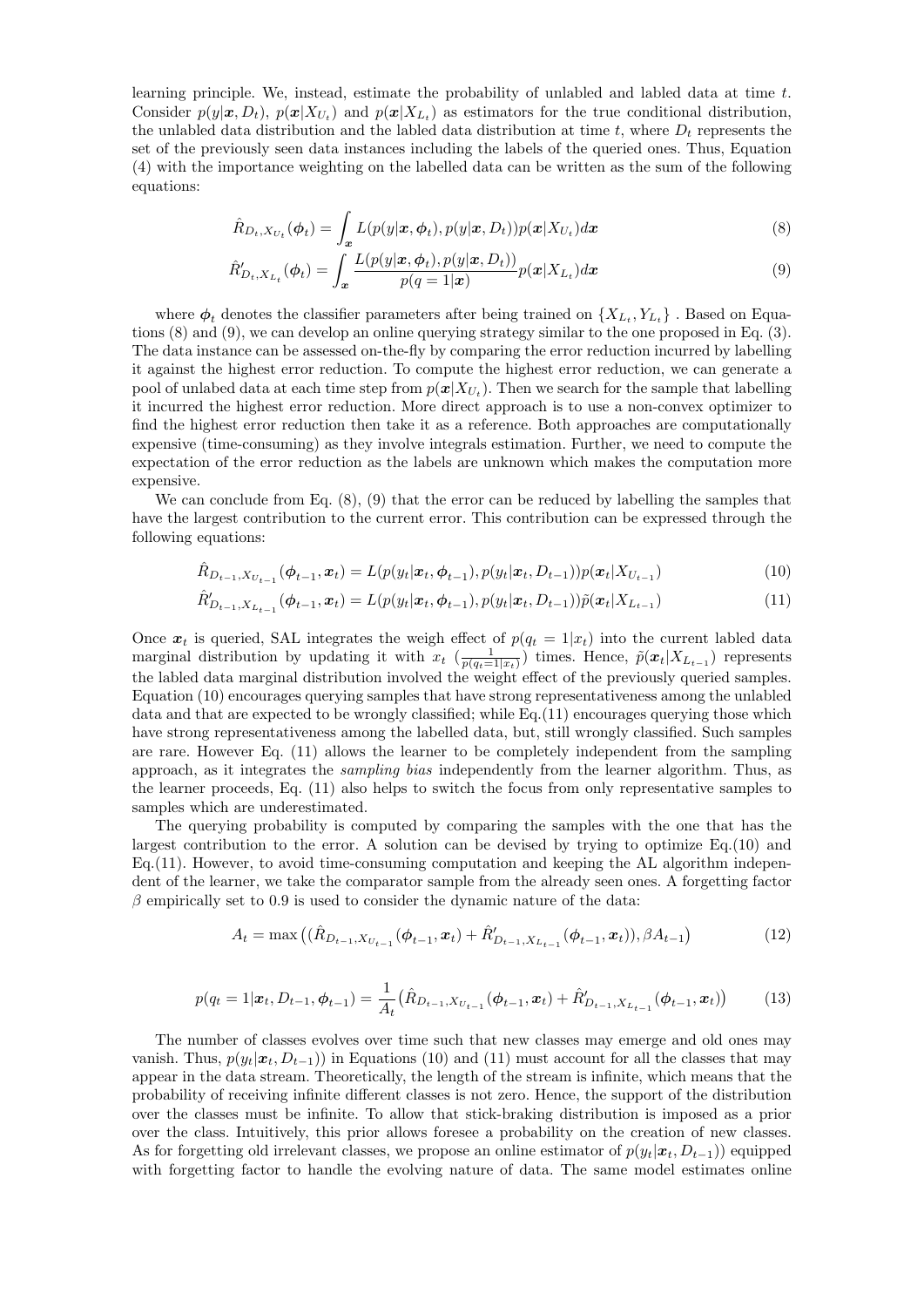

Figure. 1 General scheme of SAL

 $p(\boldsymbol{x}_t|X_{L_{t-1}})$  and  $p(\boldsymbol{x}_t|X_{U_{t-1}})$ . More details are found in the next section. The steps of SAL are portrayed in Fig.1 (the variables are defined in Sec. 3).

Under limited labelling resources, a rationale querying strategy to optimally use those resources needs to be applied. To this end, the notion of budget was introduced in [33] in order to estimate the labelling budget. Two counters were maintained: the number of labelled instances  $f_t = |X_{L_t}|$ and the budget spent so far:  $b_t = \frac{f_t}{|\text{data seen so far}|} = \frac{f_t}{|\mathbf{x}_{1:t}|}.$ 

As data arrives, we do not query unless the budget is less than a constant Bd and querying is granted by the sampling model. However, over infinite time horizon this approach will not be effective. The contribution of every query to the budget will diminish over the infinite time and a single labelling action will become less and less sensitive. Authors in [33] propose to compute the budget over fixed memory windows  $w$ . To avoid storing the query decisions within the windows, an estimation of  $f_t$  and  $b_t$  were proposed:

$$
\hat{b}_t = \frac{\hat{f}_t}{w} \tag{14}
$$

where  $\hat{f}_t$  is an estimate of how many instances were queried within the last w incoming data examples.

$$
\hat{f}_t = (1 - 1/w)\hat{f}_{t-1} + labelling_{t-1}
$$
\n(15)

where labelling<sub>t−1</sub> = 1 if instance  $x_{t-1}$  is labelled, and 0 otherwise. Using the forgetting factor  $(1 - (1/w))$ , the authors showed that  $b_t$  is unbiased estimate of  $b_t$ .

In the present paper, this notion of budget will be adopted in SAL so that we can assess it against the active learning proposed in [33]. Note that in our experiments in relation to the budget, we set  $w = 100$  as in [33].

# 3 Estimator Model

In this section, we develop the model that will be used to estimate the distributions (in Eq. (10) and (11)) needed for SAL to work online. First, we give a brief background on Dirichlet process (DP) which is the core of our model. DP is used as a non-parametric prior in Dirichlet process mixture model (DPMM) which, in contrast to parametric model, allows the number of components to vary during inference. Second, we describe the proposed estimator model and develop an online particle inference algorithm for it. While DPMM estimates the marginal distributions, the conditional distribution is estimated by an upgrade of DPMM. It accommodates labelled data using a stickbreaking process [34] over the classes. These estimations are done on-fly by performing online inference using the particle inference algorithm.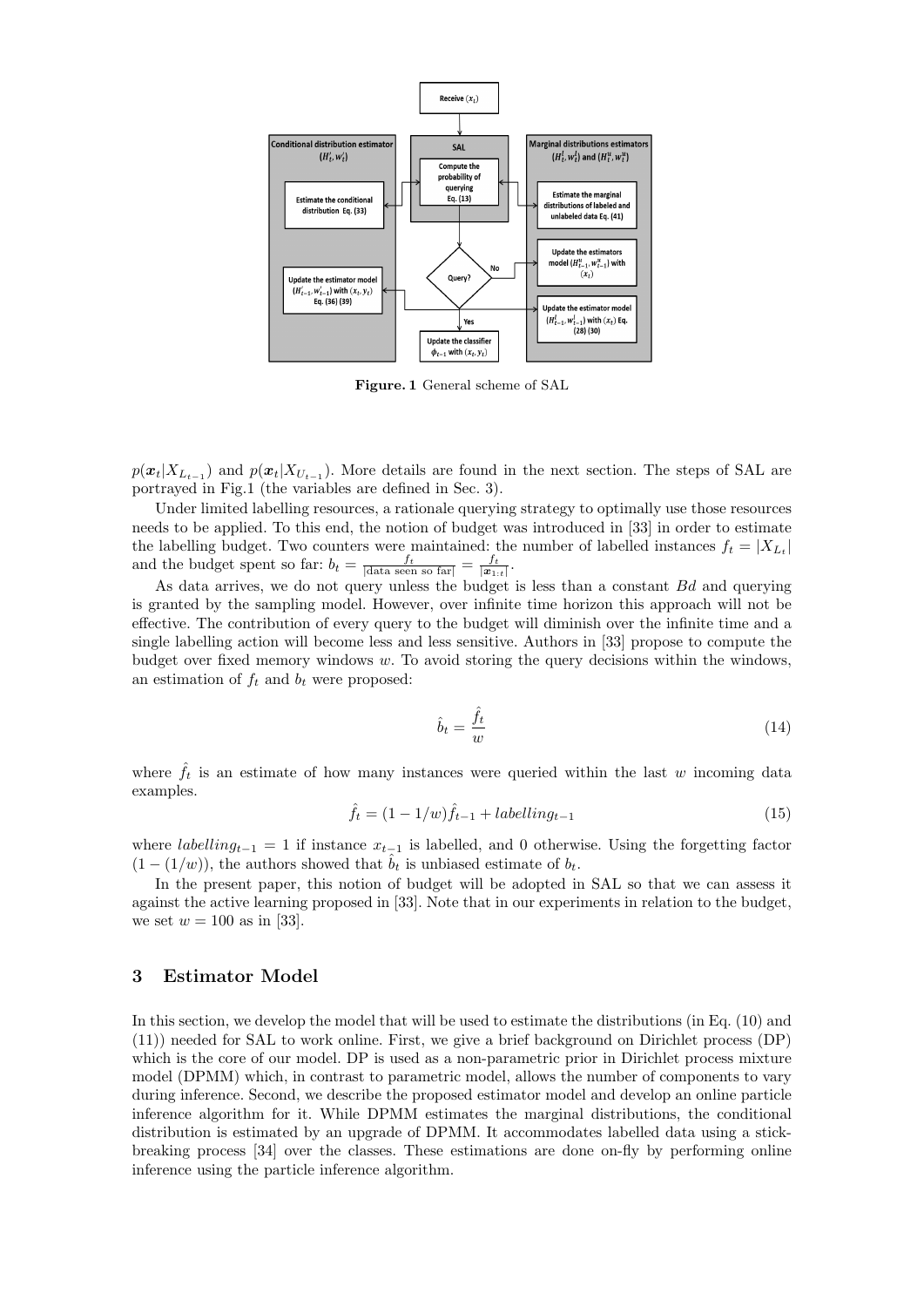

(a) DP mixture (b) Finite mixture model model

Figure. 2 Graphical model

### 3.1 Dirichlet process

DP is one of the most popular prior used in the Bayesian non-parametric model. Its first use by the machine learning community dates back to [35,36]. In general, a stochastic process is a probability distribution over a space of paths which describe the evolution of some random value over time. DP is a family of stochastic processes whose paths are probability distributions. It can be seen as an infinite-dimensional generalization of Dirichlet distribution, where it is a prior over the space of countably infinite distributions. In the literature, DP has been constructed in different ways, the most well-known constructions are: infinite mixture model [36], distribution over distributions [37], Polya-urn scheme [38] and stick-breaking [34]. For more details, the interested reader is referred to [39].

Figure 2 shows two graphical models, DP mixture model and the finite mixture model with number of clusters L which becomes an infinite mixture model when L goes to  $\infty$ . Infinite mixture model is simply a generalization of the finite mixture model, where DP prior with infinite parameters is used instead of Dirichlet distribution prior with fixed number of parameters. The finite mixture model can be represented by the following equations:

$$
\pi|\alpha_0 \sim Dirichlet(\alpha_0/L, ..., \alpha_0/L)
$$
  
\n
$$
z_i|\pi \sim Discrete(\pi_1, ..., \pi_L)
$$
  
\n
$$
\theta_k|G_0 \sim G_0
$$
  
\n
$$
x_i|z_i, \theta \sim F(\theta_{z_i})
$$
\n(16)

 $F(\theta_{\bm{z}_i})$  denotes the distribution of the observation  $x_i$  given  $\theta_{\bm{z}}i$ , where  $\theta_{\bm{z}}i$  is the parameter vector associated with component  $z_i$ . Here  $z_i$  indicates which latent cluster is associated with observation  $x_i$ . Indicator  $z_i$  is drawn from a discrete distribution governed by parameter  $\pi$  drawn from dirichlet distribution parametrized by  $\alpha_0$ . We can simply say that  $x_i$  is distributed according to a mixture of components drawn from prior distribution  $G_0$  and picked with probability given by the vector of mixing proportions  $\pi$ . The model represented by Eq.(16) above is a finite mixture model, where  $L$  is the fixed number of parameters (components). The infinite mixture model can be derived by letting  $L \to \infty$ , then  $\pi$  can be represented as an infinite mixing proportion distributed according to stick-breaking process  $GEM(\alpha)$  [34]. Thus, Eq.(16) can be equivalently expressed according to the graphical representation as:

$$
G|\alpha, G_0 \sim DP(\alpha, G_0)
$$
  
\n
$$
\theta_i|G \sim G
$$
  
\n
$$
x_i|\theta_i \sim F(\theta_i)
$$
 (17)

where  $G = \sum_{k=1}^{\infty} \pi_k \delta_{\theta_i}$  is drawn from DP prior,  $\delta_{\theta_i}$  is a Dirac delta function centred at  $\theta_i$ . Technically, DP is a distribution over distribution [37], where  $DP(G_0, \alpha)$ , is parametrized by the base distribution  $G_0$ , and the concentration parameter  $\alpha$ . Since DP is distribution over distributions, a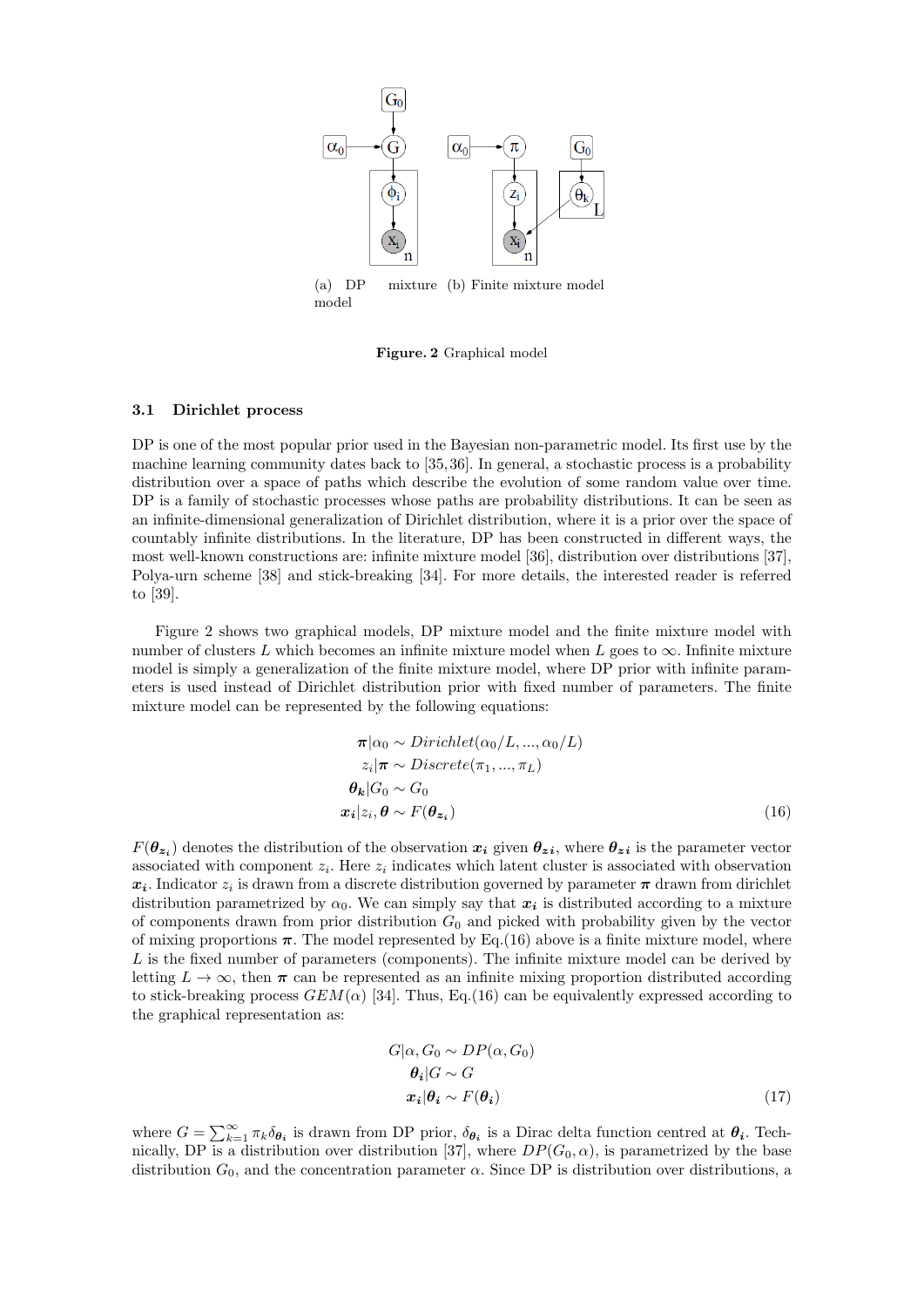

Figure. 3 Infinite mixture model

draw G from it is a distribution. Thus, we can sample  $\theta_i$  from G. Back to Eq.(16), by integrating over the mixing proportion  $\pi$ , we can write the prior for  $z_i$  as conditional probability of the following form [40]:

$$
p(z_i = c | z_1, ..., z_{i-1}) = \frac{n_c^{-i} + \alpha_0 / L}{i - 1 + \alpha_0} \tag{18}
$$

where  $n_c^{-i}$  is the number of  $z_i$  for  $j < i$  that are equal to c. By letting L goes to infinity we get the following equations:

$$
P(z_i = c | z_1, ..., z_{i-1}) \to \frac{n_c^{-i}}{i - 1 + \alpha_0}
$$
  

$$
P(z_i \neq z_j \text{ for all } j < i | z_1, ..., z_{i-1}) \to \frac{\alpha_0}{i - 1 + \alpha_0} \tag{19}
$$

For an observation  $x_i$  with  $z_i \neq z_j$  for all  $j < i$ , a new component gets created with indicator  $z_i = c_{new}$ . For more details about the process of obtaining the prior distribution, reader is referred to [40].

### 3.2 Proposed Model

For the sake of simplification, we start with an unsupervised clustering model, then we add a new ingredient to the model in order to accommodate labelled data.

Unsupervised clustering Figure 3 shows the infinite mixture model where  $\pi$  is drawn from a stick-breaking process  $GEM(\alpha)$  and  $G_0$  is a Normal-Inverse-Wishart distribution  $NIW(.|\mu_0, \Sigma_0, k_0, v_0)$ . Where  $\mu_0$  is the prior of the clusters' means,  $\Sigma_0$  controls the variance among their means,  $k_0$  scales the diffusion of the clusters means and  $v_0$  is the degree of freedom of the Inverse-Wishart distribution. Given the concentration parameter  $\alpha_0$  and the prior distribution parameters  $\{\mu_0, \Sigma_0, k_0, v_0\}$ , we aim at computing online the probability of the current data assignment to the existing clusters  $p(z_t|\boldsymbol{x}_t, \boldsymbol{x}_{1:t-1})$  without the need for saving all data  $\boldsymbol{x}_{1:t-1}$ .

$$
p(z_t|\boldsymbol{x}_t, \boldsymbol{x}_{1:t-1}) = \sum_{z_{1:t-1}} p(z_t|z_{1:t-1}, \boldsymbol{x}_t, \boldsymbol{x}_{1:t-1}) p(z_{1:t-1}|\boldsymbol{x}_t, \boldsymbol{x}_{1:t-1})
$$
  
\n
$$
p(z_t|z_{1:t-1}, \boldsymbol{x}_t, \boldsymbol{x}_{1:t-1}) \propto p(\boldsymbol{x}_t|z_t, z_{1:t-1}, \boldsymbol{x}_{1:t-1}) p(z_t|z_{1:t-1})
$$
  
\n
$$
p(z_{1:t-1}|\boldsymbol{x}_t, \boldsymbol{x}_{1:t-1}) \propto p(\boldsymbol{x}_t|z_{1:t-1}, \boldsymbol{x}_{1:t-1}) p(z_{1:t-1}|\boldsymbol{x}_{1:t-1})
$$
 (20)

Following [27], we define a state vector  $H_t$  that summarizes the data seen up to time t.  $H_t =$  $\{z_t, m_t, n_t, s_t\}$  where  $m_t$  is the number of components,  $n_t$  is the number of data assigned to each component and  $s_t$  is the sufficient statistics for each mixture component. The data  $x_{1:t-1}$  along with their assignments  $z_{1:t-1}$  in the first term of the second Equ. in (20) can be replaced by  $H_{t-1}$ :

$$
p(\mathbf{x}_t | z_t, z_{1:t-1}, \mathbf{x}_{1:t-1}) = p(\mathbf{x}_t | z_t, H_{t-1}) = \int_{\theta} p(\mathbf{x}_t | \theta) p(\theta | z_t, H_{t-1})
$$
\n(21)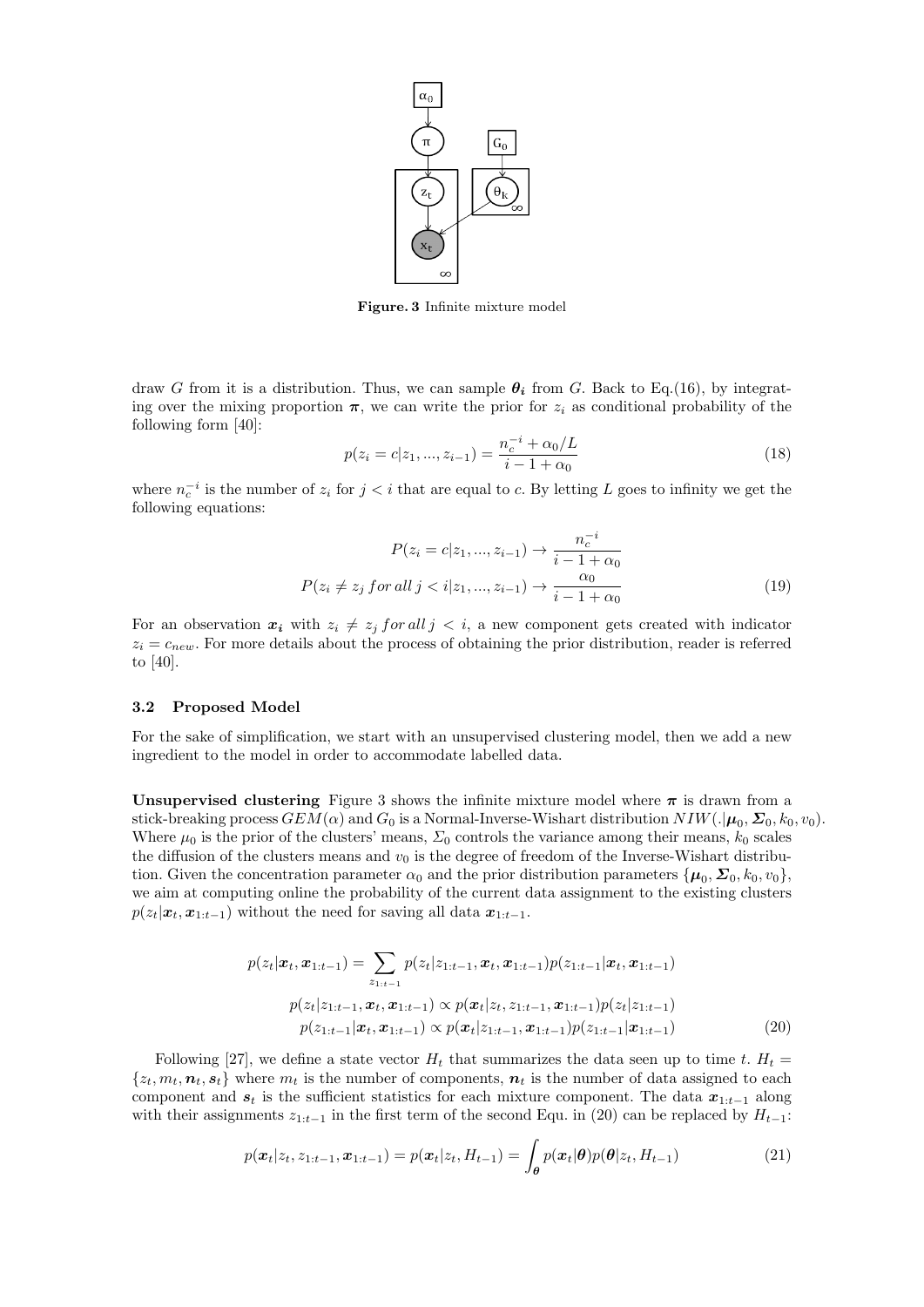If  $z_t$  refers to a new component,  $p(\theta | z_t, H_{t-1})$  becomes equivalent to the prior  $G_0$ . Otherwise,  $z_t$ refers to an already existing component. Then  $p(\theta|z_t, H_{t-1})$  becomes equivalent to  $p(\theta|s_{z_t,t-1})$ . The sufficient statistics (mean, covariance)  $s_{z_t,t-1} = \{su_{z_t,t-1}, sc_{z_t,t-1}\}\$ , where

$$
\boldsymbol{s} \boldsymbol{u}_{z_t, t-1} = \frac{\sum_{z_i = z_t, i < t} x_i}{n_{z_t, t-1}} \n\boldsymbol{s} \boldsymbol{c}_{z_t, t-1} = \sum_{z_i = z_t, i < t} (\boldsymbol{x}_i - \boldsymbol{s} \boldsymbol{u}_{z_t, t-1}) (\boldsymbol{x}_i - \boldsymbol{s} \boldsymbol{u}_{z_t, t-1})^T
$$
\n(22)

Thus, Eq.21 can be solved given  $H_{t-1}$  and  $G_0$ . More details can be found in the Appendix. The first term of the third Equation in (20) can be written as follows:

$$
p(\boldsymbol{x}_t|z_{1:t-1}, \boldsymbol{x}_{1:t-1}) = \sum_{z_t} p(\boldsymbol{x}_t|z_t, z_{1:t-1}, \boldsymbol{x}_{1:t-1}) p(z_t|z_{1:t-1})
$$
\n(23)

The assignment  $z_{1:t-1}$  in the rest of Eq.(20) can be replaced by  $H_{t-1}$ .

$$
p(z_t|\mathbf{z}_{1:t-1}) = p(z_t|H_{t-1})
$$
\n(24)

$$
p(\mathbf{z}_{1:t-1}|\mathbf{x}_{1:t-1}) = p(H_{t-1}|\mathbf{x}_{1:t-1})
$$
\n(25)

Equation  $(24)$  has the same solution as Eq. (19). Equation  $(25)$  is the posterior of the state vector  $H_{t-1}$  which must be inferred online. Thus, the task is to track the posterior of  $H_t$  online. Assume that the posterior  $p(H_{t-1}|\mathbf{x}_{1:t-1})$  is known, we need to find the updated posterior  $p(H_t|\mathbf{x}_{1:t}).$ As the number of assignments configurations grows exponentially, it is impossible to compute the distribution over all possible  $H_{t-1}$ . To solve this problem, we resort to particle filters to approximate the posterior by a set of N weighted particles.

$$
p(H_t|\mathbf{x}_{1:t}) = \sum_{i=1}^{N} w_t^{(i)} \delta(H_t - H_t^{(i)})
$$
\n(26)

where each  $H_t^{(i)}$  represents the state vector with different assignments  $z_{1:t}$  of the data seen so far. The weight  $w_t^{(i)}$  reflects the importance of the particle and  $\delta$  is the dirac delta function. So, given a set of N particles and their normalized weights at time  $t - 1$ , we can approximate the posterior at time  $t$  in two steps:

Updating:

$$
p(H_t|\boldsymbol{x}_{1:t}) \propto \int_{H_{t-1}} p(H_t|H_{t-1}, \boldsymbol{x}_t) p(\boldsymbol{x}_t|H_{t-1}) p(H_{t-1}|\boldsymbol{x}_{1:t-1})
$$
\n(27)

Given a particle  $H_{t-1}^{(i)}$  along with its weight  $w_{t-1}^{(i)}$ , the update can be written as follow.

$$
p(H_t|\mathbf{x}_{1:t}) \propto \sum_{i=1}^{N} p(H_t|H_{t-1}^{(i)}, \mathbf{x}_t) p(\mathbf{x}_t|H_{t-1}^{(i)}) w_{t-1}^{(i)}
$$
\n(28)

Following the update step, the number of resulting particles for each  $H_{t-1}^{(i)}$  equals to the number of existing components  $m_{t-1}^{(i)} + 1$ . The new assignments  $z_t$  expresses the different configurations of the new particles. Therefore,

$$
p(H_t^{(j)}|H_{t-1}^{(i)}, \mathbf{x}_t) = p(z_t = j|H_{t-1}^{(i)}, \mathbf{x}_t)
$$
  
 
$$
\propto p(\mathbf{x}_t|z_t = j, H_{t-1}^{(i)})p(z_t = j|H_{t-1}^{(i)})
$$
 (29)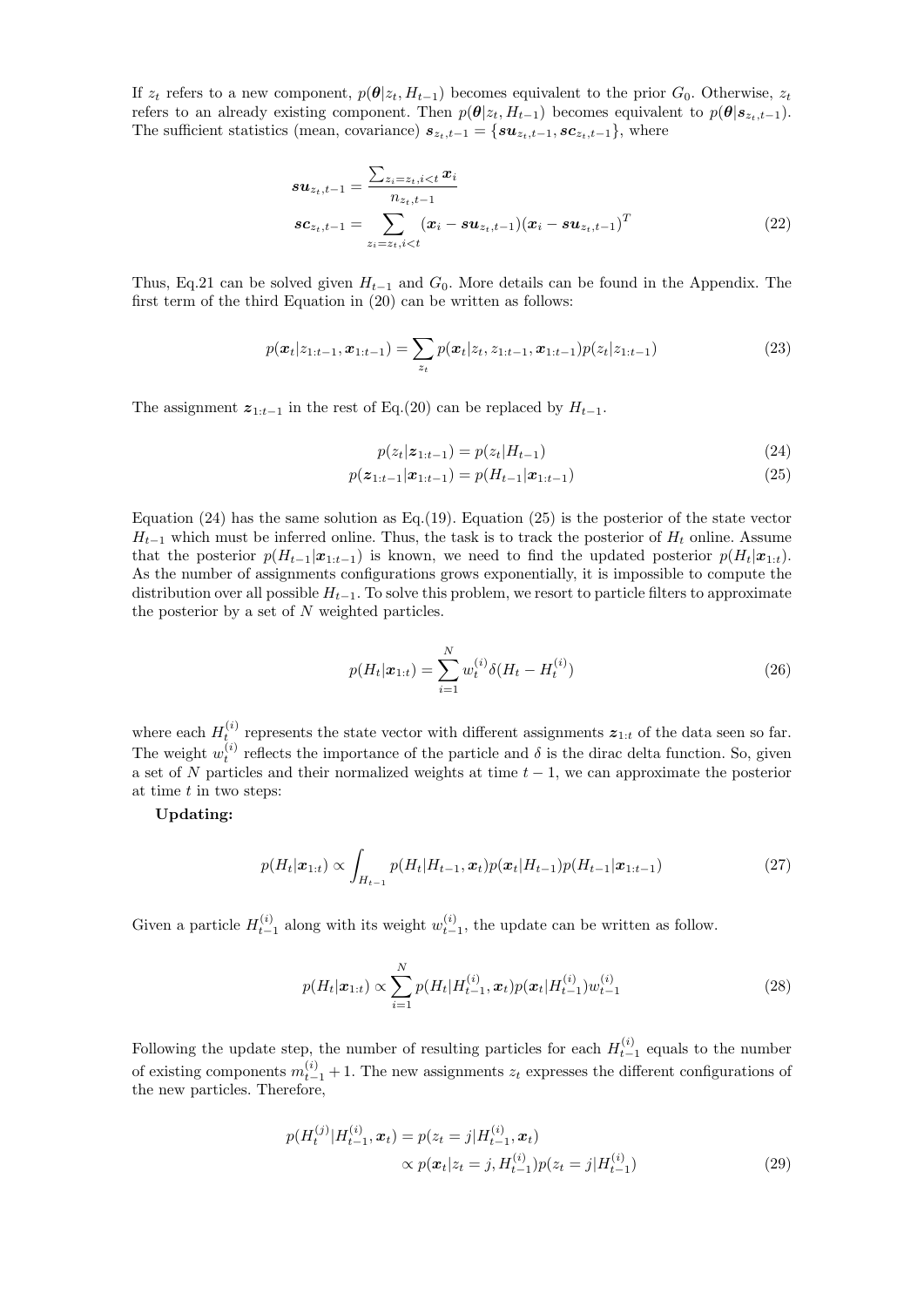Equation  $(29)$  can be solved in the same way as we did in Eq.  $(21)$  and  $(24)$ . The elements of new state vector  $H_t^{(j)}$  are updated as folows

$$
\begin{cases}\nz_t = j & j \text{ is an old component} \\
n_{j,t} = \lambda n_{j,t-1} + 1 \\
n_{k,t} = \lambda n_{k,t-1} \quad \forall k \neq j, k \leq m_t \\
su_{j,t} = \frac{\lambda n_{j,t-1} s u_{j,t-1} + x_t}{n_{j,t}} \\
sc_{j,t} = \lambda sc_{j,t-1} + n_{j,t-1} s u_{j,t-1} s u_{j,t-1}^T \\
-r_{j,t} s u_{j,t} s u_{j,t}^T + x_t x_t^T \\
H_t^j = \begin{cases}\nz_t = m_{t-1} + 1 & j \text{ is a new component} \\
m_t = m_{t-1} + 1 & j \text{ is a new component} \\
m_{t} = m_{t-1} + 1 \\
n_{j,t} = 1 \\
n_{k,t} = \lambda n_{k,t-1} \quad \forall k \leq m_{t-1} \\
su_{j,t} = x_t \\
sc_{j,t} = 0\n\end{cases}
$$
\n(30)

The second term of Eq.(28) can be written as follows

$$
p(\boldsymbol{x}_t | H_{t-1}^{(i)}) = \sum_{z_t} p(\boldsymbol{x}_t | z_t, H_{t-1}^{(i)}) p(z_t | H_{t-1}^{(i)})
$$
\n(31)

where  $\lambda$  is a forgetting factor which allows the components to adapt with change. Equation (31) can be solved in the same way as  $Eq.(29)$ . Having approximated all the terms of  $Eq.(28)$ , we end up with  $M = \sum_{i=1}^{N} (m_{t-1}^i + 1)$  new particles along with their weight  $w_t^j$ . So, we move to the next step which reduces the number of created particles to a fix number  $N$ .

#### Re-sampling:

We follow the resampling technique proposed in [28] which discourages the less-likely particles (configurations) and improves the particles that explain the data better. It keeps the particles whose weight is greater than  $1/c$ , and re-samples from the remaining particles. The variable c is the solution of the following equation:

$$
\sum_{j=1}^{M} \min\{cw_t^j, 1\} = N
$$
\n(32)

The weight of re-sampled particles is set to  $1/c$  and the weight of the particles greater than  $1/c$  is kept unchanged.

Next, we consider the labels by proposing stick-breaking prior over the classes.

Semi-supervised clustering The stick-breaking component assignment is the same as the Gaussian component assignment. That is, every Gaussian component is associated with a stick-breaking one  $GEM(\alpha_1)$  and the variable  $z_t$  controls the component selection (see Fig.4).

Assume that at time t, we need to predict the distribution over  $y_t$  given all the data and their labels seen so far.

$$
p(y_t|\mathbf{x}_t, D_{t-1}) = \sum_{z_t} p(y_t|z_t, D_{t-1}) p(z_t|D_{t-1}, \mathbf{x}_t)
$$
\n(33)

The first term of Eq.(33) can be computed in a similar way as Eq.(19), where  $z_t$  selects the stickbreaking component generating  $y_t$ . Hence, the probability of  $y_t$  depends only on the data assigned to component  $z_t$ . More details can be found in the appendix

$$
p(y_t|z_t, D_{t-1}) \propto \begin{cases} n'_{z_t, y_t, t} & y_t \text{ is an existing class} \\ \alpha_1 & y_t \text{ is a new class} \end{cases}
$$
 (34)

where  $n'_{z_t,y_t,t}$  refers to the number of the data which are assigned to component  $z_t$  and have label  $y_t$ at time t. So, to compute  $(34)$ , the distribution of the labels to the data in each component must be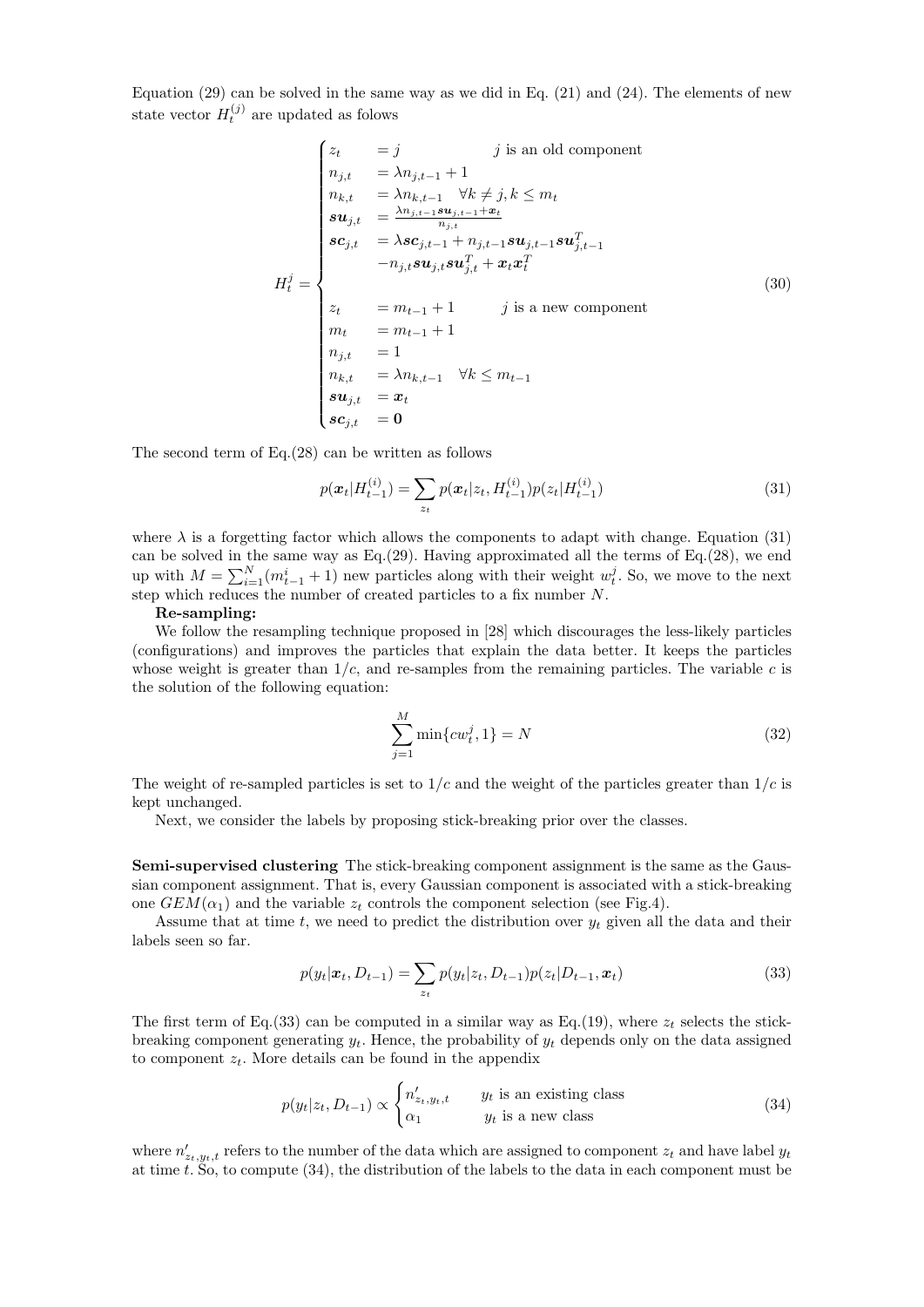

Figure. 4 Proposed semi-supervised clustering model

memorized. The second term of Eq.(33) is similar to (20) but with additional observation  $y_{1:t-1}$ . We propose to include the label information in the state vector  $H_t$  so that it becomes  $H'_t = \{H_t, \mathbf{n}'_t\}$ , where  $n'_t$  is the label distribution over the data in each component. Hence,  $p(z_t|D_{t-1}, x_t)$  is solved in the same way as in Eq.(19) after replacing  $H_{t-1}$  by  $H'_{t-1}$ . Similar to what we did in Eq.(25), the posterior of the state vector  $H'_{t-1}$  must be tracked online. Similar to the previous unsupervised model, we resort to particle filters to approximate the posterior by a set of  $N$  weighted particles.

$$
p(H'_t|D_t) = \sum_{i=1}^{N} w_t^{\prime(i)} \delta(H'_t - H_t^{\prime(i)})
$$
\n(35)

We can approximate the posterior at time  $t$  using two steps; updating and re-sampling. The resampling step is the same as in the unsupervised clustering; we just replace the old weights with the new ones. The updating step follows the same way as in the unsupervised clustering.

$$
p(H'_t|D_t) \propto \sum_{i=1}^{N} p(H'_t|H'^{(i)}_{t-1}, \mathbf{x}_t, y_t) p(\mathbf{x}_t, y_t|H'^{(i)}_{t-1}) w'^{(i)}_{t-1}
$$
\n(36)

$$
p(H_t^{(i)})|H_{t-1}^{(i)}, \mathbf{x}_t, y_t) = p(z_t = j|H_{t-1}^{(i)}, \mathbf{x}_t, y_t) \propto
$$
  
\n
$$
p(\mathbf{x}_t, y_t|z_t = j, H_{t-1}^{(i)})p(z_t = j|H_{t-1}^{(i)})
$$
\n(37)

$$
p(\boldsymbol{x}_t, y_t | z_t = j, H_{t-1}^{\prime(i)}) = p(\boldsymbol{x}_t | z_t = j, H_{t-1}^{\prime(i)}) p(y_t | z_t = j, H_{t-1}^{\prime(i)}))
$$
\n(38)

The second term of Eq.  $(37)$  is computed in Eq.  $(24)$ . Equation  $(38)$  can be solved in the same way as the first term in Eq.(33) and Eq.(34). The elements of the new state vector are updated in the same way as in Eq.(30):

$$
H_t^{tj} = \begin{cases} n'_{j,y_t,t} = \lambda' n'_{j,y_t,t-1} + 1 & j \text{ is an old component} \\ n'_{k,t} = \lambda' n'_{k,t-1} & \forall k \neq j, k \leq m_t \\ H_t^{j} \\ n'_{j,y_t,t} = 1 & j \text{ is a new component} \\ n'_{k,t} = \lambda' n'_{k,t-1} & \forall k \neq j, k \leq m_t \\ H_t^{j} \end{cases}
$$
(39)

$$
p(\boldsymbol{x}_t, y_t | H_{t-1}^{\prime(i)}) = \sum_{z_t} p(\boldsymbol{x}_t, y_t | z_t, H_{t-1}^{\prime(i)}) p(z_t | H_{t-1}^{\prime(i)})
$$
(40)

The estimation of  $p(y_{t+1}|\boldsymbol{x}_{t+1}, D_t)$  in SAL is computed in Eq.(33).

$$
p(\boldsymbol{x}_t|\boldsymbol{x}_{1:t-1}) = \sum_{z_{1:t-1}} p(\boldsymbol{x}_t|z_{1:t-1}, \boldsymbol{x}_{1:t-1}) p(z_{1:t-1}|\boldsymbol{x}_{1:t-1})
$$
(41)

where the terms of Eq.(41) are computed as in Eq.(20). The estimation of  $p(x_t|x_{U_{t-1}})$  and  $p(x_t|x_{L_{t-1}})$  in SAL can be derived from Eq.(41) by simply memorizing two state vectors, one for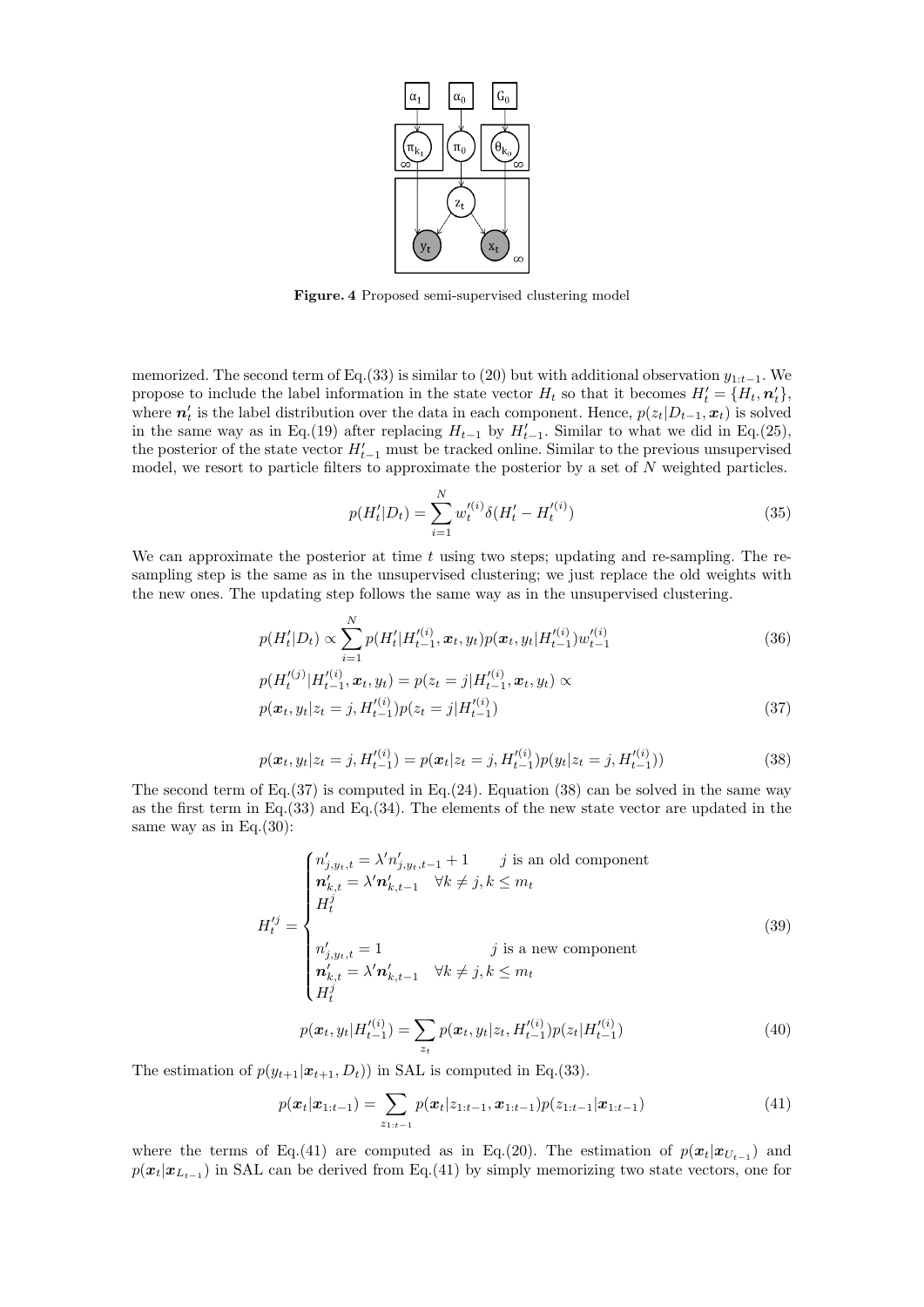Table. 1 Benchmark Datasets propreties used for comparing against [33]

| Datasets                      | N                                |  | $ d   N_c  S\%$ | $ L\% $ |
|-------------------------------|----------------------------------|--|-----------------|---------|
| $ {\rm Pageblocks} 5473 10 5$ |                                  |  | $ 0.49\rangle$  | 89.28   |
| Forest                        | 10000 55 7                       |  | $12.6$ 16.2     |         |
| KDD                           | $\sqrt{23535 41 10 0.042 83.47}$ |  |                 |         |

Table. 2 Benchmark datasets following [43, 44]

| Datasets                          | l N                      |      | $ d   N_c  S\%  L\%$ |            |
|-----------------------------------|--------------------------|------|----------------------|------------|
| $\text{Pageblocks}$ [5473   10  5 |                          |      |                      | 0.4989.28  |
| Forest                            | 5000                     | 10 7 |                      | 3.56 24.36 |
| KDD                               | $33650$ 41 15 0.04 51.46 |      |                      |            |

the unlabelled data  $H_t^u$  and one for the labelled data  $H_t^l$ . To sum up, three estimator model represented by state vectors associated with their weights:  $\{(H'_t, w'_t), (H^u_t, w^u_t) \text{ and } (H^l_t, w^l_t)\}\$  and their hyper-parameters:  $\{(\alpha_0, \alpha_1, \boldsymbol{\mu}_0, \boldsymbol{\Sigma}_0, k_0, v_0), (\alpha_0^u, \alpha_1^u, \boldsymbol{\mu}_0^u, \boldsymbol{\Sigma}_0^u, k_0^u, v_0^u) \text{ and } (\alpha_0^l, \alpha_1^l, \boldsymbol{\mu}_0^l, \boldsymbol{\Sigma}_0^l, k_0^l, v_0^l)\}$  are maintained.

## 4 Experiments

We evaluate SAL on three real-world benchmark datasets widely used in the AL area: Pageblocks, Covertype (Forest) and KDDCup 99 network intrusion detection (KDD). These datasets are downloaded from UCI repository [41]. SAL is compared against two types of stream-based AL approaches. The first type of approaches [33] does consider challenges of data stream namely the *infinite length* of the data and *concept drift*, but ignore *concept evolution*. The methods based on [33] are as follows:

- VarUn: Variable Uncertainty, stream-based AL.
- RanVarUn: Variable Randomized Uncertainty, stream-based AL.

We also consider A baseline random sampling: Rand. The aim of this comparison is to show how SAL performs against these methods just cited (with restricted budget). Fortunately, these methods are integrated in the MOA data stream software suite [42] which helps carry out the experiments without the need to implementing them.

The second type of stream-based AL approaches are developed to cope with concept evolution [43, 44]. However, they do not explicitly handle *concept drift* and avoid the *sampling bias* problem. More details about these methods are discussed in Sec. ??. We consider the following

- lowlik: Low-likelihood criterion specialized for quick unknown class discovery [44]
- qbc: Query-by-Commitee, a stream-based verion is used in [43]
- qbc-pyp: Stream-based joint exploration-explotation AL proposed in [44]

These methods have shown good class discovery performance on unbalanced data including the datasets that we use in this study. Hence, by comparing against them, we highlight the efficiency of SAL in handling the *concept evolution* in challenging setting where the class of the datasets are highly unbalanced. We set up the same settings described in [43].

For all the experiments, the number of particles  $N$  is set to 5. Normally, as we increase the number of particles, the estimator model gives better estimation, but the computation becomes heavier.

All experiments are repeated 30 times and the results are averaged in order to capture the real performance of SAL.

#### 4.1 datasets

The three datasets Pageblocks, Forest and KDD show multiple classes in naturally unbalanced proportions. Such property will help manifest the capability of SAL to efficiently discover the unknown classes while querying data samples that result in good classification performance. The datasets are presented in Tab.1 and Tab.2, where where  $N$  is the number of instances,  $d$  is the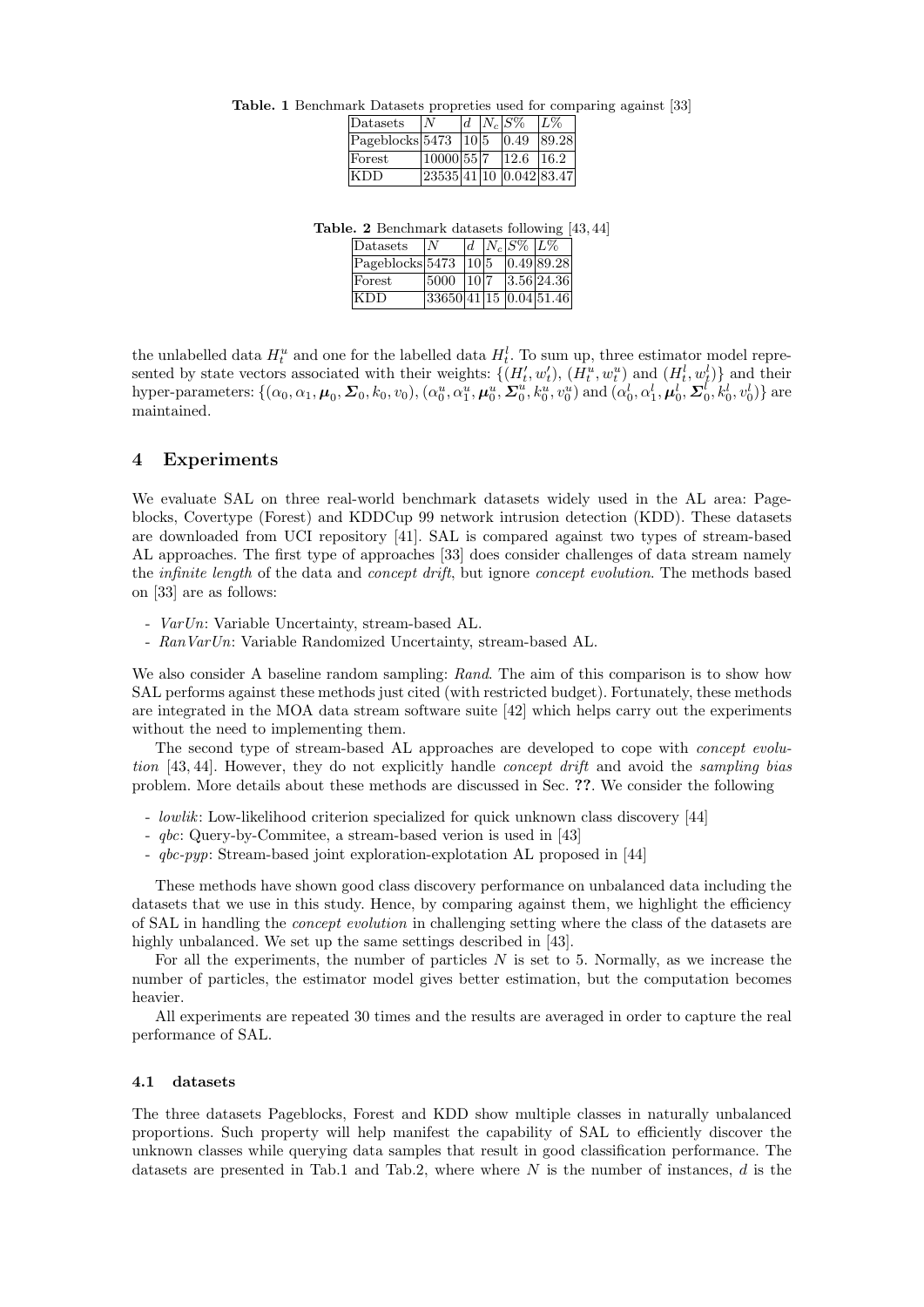| Hyper-parameters $\alpha_0 \alpha_0^u \alpha_0^l \mu_0 \mu_0^u \mu_0^l$ |      | $\Sigma^u_{0}$ $\Sigma^t_{0}$ |
|-------------------------------------------------------------------------|------|-------------------------------|
| Values                                                                  |      | Eq. $(42)$                    |
| Hyper-parameters $ v_0 v_0^u v_0^l  \alpha_1 k_0 k_0^u k_0^l $          |      |                               |
| Values                                                                  | 0.01 |                               |

Table. 3 SAL hyper-parameters setting for comparing against [33]

number of features/attributes,  $N_c$  is the number of classes,  $S\%$  and  $L\%$  are proportions of smallest and largest classes, respectively.

Pageblocks dataset: the task is to separate text from graphic area of the page layout document. Thus, the classifier has to classify the blocks of the page detected by a segmentation process. The blocks classes are text, horizontal line, picture, vertical line and graphic.

Forest dataset: this dataset is often used as a benchmark for evaluating stream classifiers. The task is to predict forest cover type from cartographic variables.

KDD dataset: This dataset contains TCP connection records extracted from LAN network traffic at MIT Lincoln Labs over a period of two weeks. Each record refers either to a normal connection or attack.

In this paper, we use the full Pageblocks but only portions of Forest and KDD datasets. When comparing against the first type of competitors [33], We use 10000 instances from the forest dataset and 23535 instances from KDD dataset. As for the second type of competitors [43, 44], we follows the setting in [43] where 5000 and 33650 instances are used from Forest and KDD respectively.

### 4.2 Classification performance

In this section, we evaluate SAL against the methods in [33] in order to study classification efficiency.

Settings As we have shown previously, SAL is flexible and any learner (classifier) can be simply plugged in. Here, we use Naive Bayes as a learner as in [33].

The evaluation of the algorithms is based on a prequential methodology: each time we get an instance, first we compute the probability of querying it. If selected, then it is used to train the learner (classifier). Otherwise, it is used for testing the classifier given that all samples labels are known insight. The classification performance of SAL is measured according to the average accuracy which is the correctly classified data samples divide by the total testing data samples.

The hyper-parameters of the estimator model are fixed apriori (see Tab. 3). However, changing their values has slight effect on the final results. In order to allow obscure prior, we set  $\alpha_0$ ,  $\alpha_0^u$ and  $\alpha_0^l$  to 1. The means  $u_0$ ,  $u_0^u$  and  $u_0^l$  are set to 0. The covariance matrices  $\Sigma_0$ ,  $\Sigma_0^u$  and  $\Sigma_0^l$  are roughly set to be as large as the dispersion of the data. We set them to the identity matrix times the distance between the two farest points in the data:

$$
\max_{(\boldsymbol{x}_1,\boldsymbol{x}_2)\in X}(||\boldsymbol{x}_1\boldsymbol{x}_2||) \boldsymbol{I}
$$
\n(42)

The degree of freedom of the Wishart distributions  $v_0, v_0^u, v_0^l$  must be greater than d. We set them to  $d + 2$ . The hyper-parameters  $k_0$ ,  $k_0^u$  and  $k_0^l$  are empirically set to 0.01. Because at this stage, we are interested only in the classification error, the hyper-parameter  $\alpha_1$  which controls the prior over the classes is set to a low value. It can be seen from Eq.  $(34)$  that when  $\alpha_1$  is low the model tends to put low probability on the emergence of new classes. We empirically set it to 0.01. The effect of the forgetting factors  $\lambda$  and  $\lambda'$  in Eq.(30) and Eq.(39) on SAL classification accuracy is studied in Fig. 6, Fig.7 and Fig8. We, first, set the forgetting factors  $\lambda'$  to 0.6 and study the effect of  $\lambda$  for the three datasets. Then, we set  $\lambda$  to the values that result in the best accuracy and study the effect of  $\lambda'$ . Finally, the forgetting factors  $\lambda$  and  $\lambda'$  are set to the values that result in the best accuracy. However, we can notice that the accuracy is almost insensitive to the change of the forgetting factors values.

The proposed non-parametric Bayesian model tackles the lack of prior knowledge about the streaming data where the parameter settings of SAL estimator model are almost the same for all the three datasets. SAL performance is almost insensitive to the parameter settings of the model.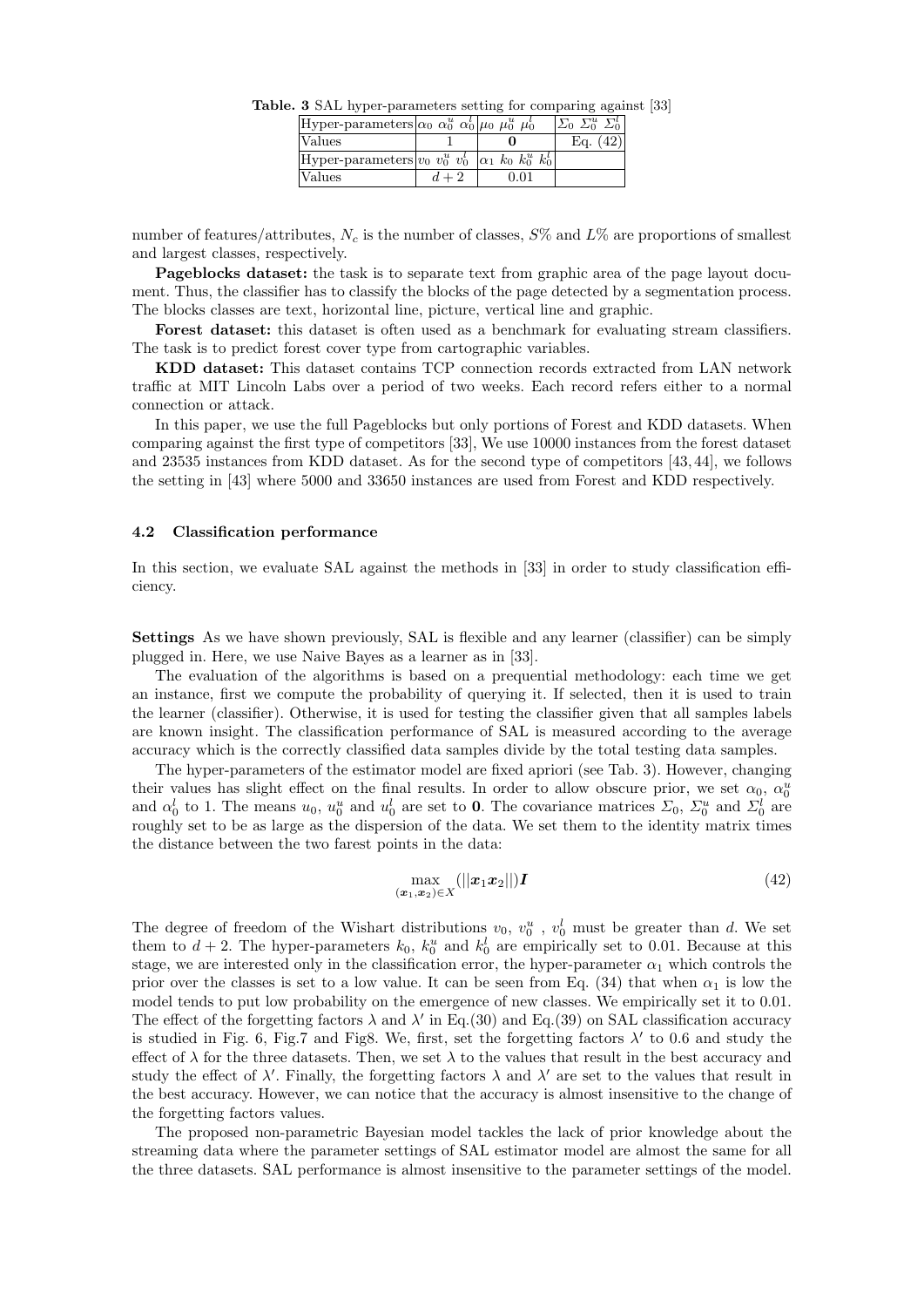

Figure. 5 Classification performance

Performance Analysis Following similar setting in [33], we carry out the experiments on the three datasets using different budget values  $[0.01; 0.4]$ . Figure 5 shows the classification accuracy of SAL and the competitors for diffrent values of budget Bd.

SAL noticeably outperforms the competitors on the three datasets. While the competitors show inconsistency especially on Pageblock dataset, SAL provides classification accuracy which consistently increases as more data samples are queried. For example, VarUn and RanVarUnc produce fluctuating accuracy on Pageblocks dataset for  $Bd = 0.05, 0.1, 0.2, 0.25, 0.3, 0.35$  and 0.4. Moreover, the baseline Rand outperforms  $VarUn$  and  $RanVarUn$  for some budget values. When using the Forest dataset, Rand shows comparable performance to VarUn and RanVarUnc. As for KDD dataset, even though the accuracy almost converges when using budget over 0.3, SAL strongly beats Rand, VarUn and RanVarUnc using budget less than 0.1. Such superior accuracy with low budget is a very strong point for SAL as it aligns with the goal of AL which is high accuracy with low budget.

The reasons why SAL outperforms the competitors are rooted from the fact that SAL tries to directly minimize the expected future error instead of employing heuristic AL criteria as the competitors do. We can intuitively highlight two main differences between SAL and the competitors AL approaches. Firstly, SAL explicitly handles *sampling bias* problem resulting in drift aware AL strategy. On the other side,  $RanVarUn$  combines naive randomization with stationary online uncertainty criterion to deal with drift. By doing so, the budget is wasted on some random queries. VarUnc does not handle *sampling bias* problem. Secondly, SAL takes into account the importance of data marginal distribution while the competitors do not.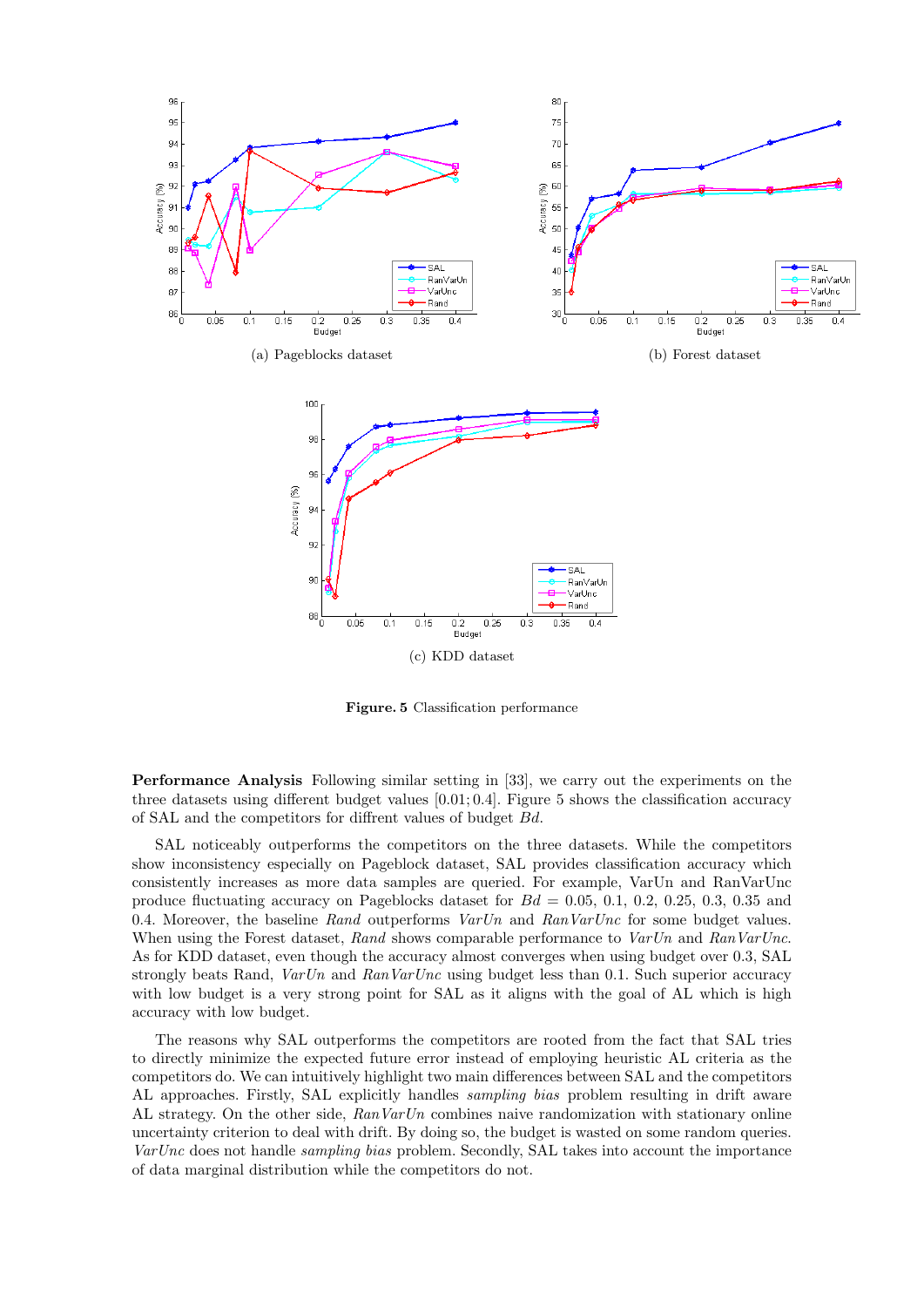| <b>Table.</b> 4 Number of classes discovered by different methods            |  |        |  |  |
|------------------------------------------------------------------------------|--|--------|--|--|
| $\overline{\text{Datasets}}$ $N_c   \text{lowlik}   qbc   qbc - pyp   SAL  $ |  |        |  |  |
| $ Pageblocks 5 \t  4.72$                                                     |  | 3.42 5 |  |  |
| Forest                                                                       |  |        |  |  |

KDD 15 9.76 3.32 8.71

Table. 5 Average class accuracy achieved using different methods

| Datasets                                            | lowlik abc        |                  | $ qbc - pyp SAL$ |        |
|-----------------------------------------------------|-------------------|------------------|------------------|--------|
| $\text{Pageblocks}(63.23 \text{ }   45.79   71.72)$ |                   |                  |                  | 65.65  |
| Forest                                              | 57.13 58.68 58.45 |                  |                  | 158.71 |
| <b>KDD</b>                                          | 51.21             | $19.42 \, 47.35$ |                  | 45.14  |

#### 4.3 Class discovery performance

In order to highlight the capability of *concept evolution* (class discovery), SAL is compared against [43, 44], the state-of-the-art methods.

Settings The performance of SAL is measured using the average class accuracy [45]. The final accuracy is obtained by averaging accuracies. It is worth mentioning that the final class accuracy is fairly penalized when there are mi-classifications in small classes.

SAL takes into account the data density when querying. It might then consider the data representing small classes as outliers or noise and therefore never queries them. To avoid such a scenario and to improve the class discovery performance of SAL, we increase the importance of the small classes by integrating online their effect in the loss function  $L(.)$ . In other words, we weight the loss according to the size of the classes seen at time t. Thus, the loss in Eq.(10) and Eq.(11) is formulated as follows:

$$
L'(\hat{p}(y|\boldsymbol{x}), p(y|\boldsymbol{x})) = \frac{1}{s(y)} L(\hat{p}(y|\boldsymbol{x}), p(y|\boldsymbol{x}))
$$
\n(43)

where  $s(y)$  represents the importance of the class. It is proportional to the number of samples from a class y. To consider the dynamic nature of the data, we use a forgetting factor instead of counting all the samples seen so far. If the class is new, the weight is equal to one. All the parameters of the estimator model excluding  $\alpha_1$  are set to the same values as in the previous section. Because  $\alpha_1$  controls the prior over the classes, therefore, it has impact on the class discovery performance. As shown in Eq.(34), the model tends to put high probability on the emergence of new classes when  $\alpha_1$  is high. We studied its effect on each dataset. So, it is set to 0.5 for Pageblocks and KDD and 0.4 for Forest. We can see that the value of  $\alpha_1$  for Forest dataset is less than the others. Such difference can be interpreted as a result of the less unbalance classes in the Forset dataset compared to Pageblocks and KDD datasets.

Performance Analysis In these experiments, we follow the same setting as in the competitors [43, 44], where the maximun number of queries is set to 150 instances (SAL takes the budget ratio as input).

The results of the experiments are shown in Tab.4 and Tab.5. Table 4 presents the number of classes discovered by the different methods. Table 5 presents the average class accuracy achieved using the different methods. The results show that SAL provides a comparable class discovery performance compared to the competitors. SAL was able to discover all the classes for the Pageblocks and Forest datasets and 8 out of 15 classes for the KDD data (see Tab.4). Its average class accuracy is the best on the Forest data which can be explained by the fact that the data is less unbalanced. That might be a result of SAL consideration of the data density which has shown good classification performance in the previous section. As for Pageblocks and KDD, SAL has the second and third best results among the competitors.

#### 4.4 Discussion

While SAL shows far better classification performance than all the competitors on all datasets, its class discovery performance is not the best on all of them. The reason can be rooted to SAL outliers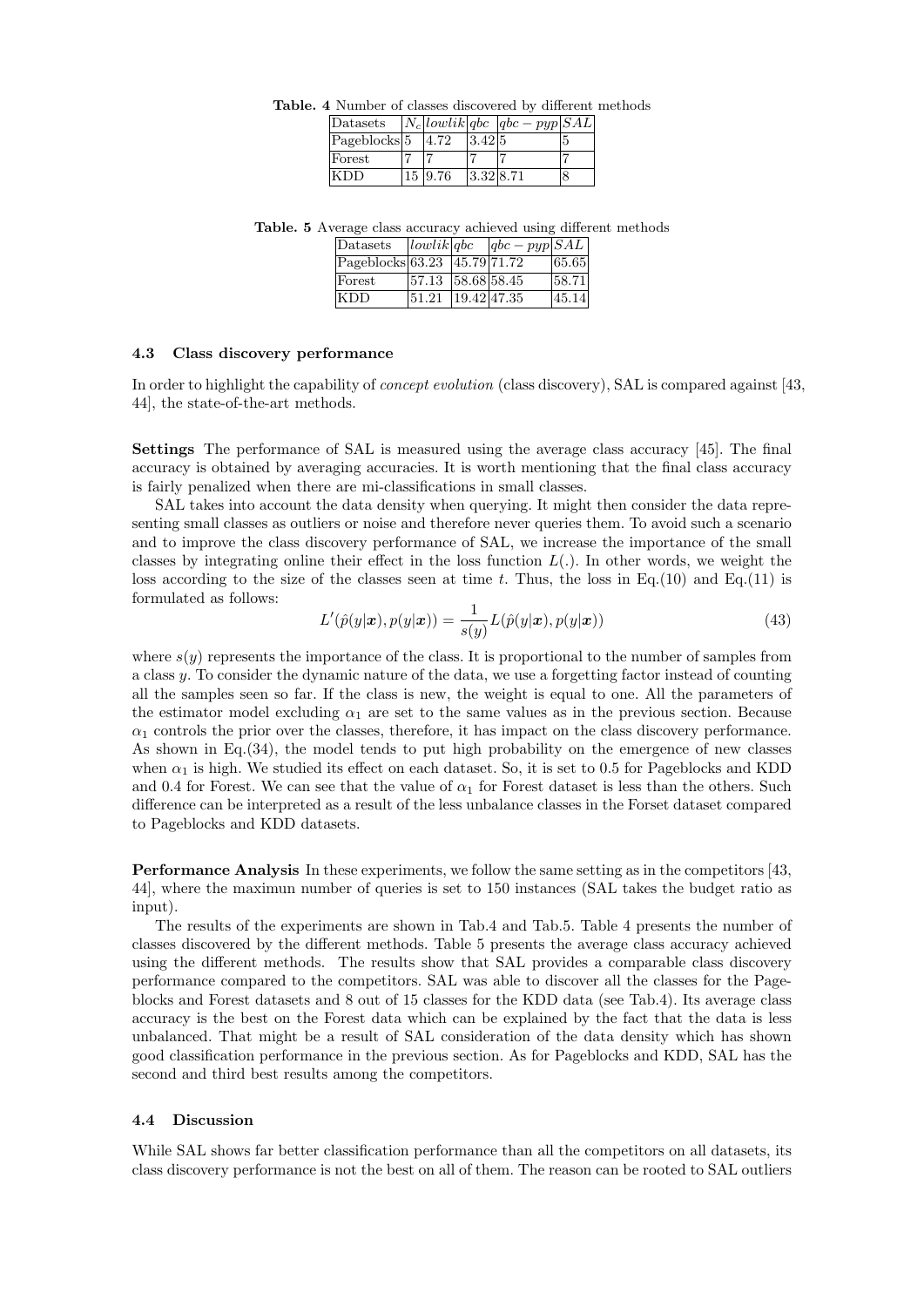avoidance. This latter along with the sampling bias mechanism have led to strong classification performance. Nonetheless, the class discovery performance is comparable to strong competitors which some of them are specialized for detecting the outliers as novel classes. Furthermore, SAL has shown better class discovery performance on the Forest data which class unbalance is less sever.

To conclude, SAL can be reliably used for novelty detection tasks, however, there might be better alternative. On the other hand, SAL is a strong method for task requiring high classification performance where the number of classes is unknown. In this latter, the focus is on the classification performance, where the error for all data samples are the same and no penalization is applied or the emergent classes are mostly normal.

### 5 Conclusion and future work

We proposed an active learning algorithm for data streams capable of dealing with data streams challenges: *infinite length, concept drift* and *concept evolution*. The SAL algorithm labels the samples that reduce the future expected error in a completely online scenario. It also tackles the sampling bias of active learning. Experimental results on real-world data showed the limitation of the proposed approach regarding class discovery when applying to highly unbalanced datasets. However, the main goal of the proposed algorithm is to perform classification with unknown number of classes. Furthermore, its class discovery performance is comparable to the state-of-the-art and sometime better when the classes are not severely unbalanced.

In future investigations, we will employ the proposed method on a real world application e.g, AR is a strong candidate. However, in such scenarios we might need to consider more challenges such as the labelling delay.

### References

- 1. G. Hulten, L. Spencer, and P. Domingos, "Mining time-changing data streams," in Proceedings of the seventh ACM SIGKDD international conference on Knowledge discovery and data mining. ACM, 2001, pp. 97–106.
- 2. Y. Yang, X. Wu, and X. Zhu, "Combining proactive and reactive predictions for data streams," in Proceedings of the eleventh ACM SIGKDD international conference on Knowledge discovery in data mining. ACM, 2005, pp. 710–715.
- 3. C. C. Aggarwal, Data streams: models and algorithms. Springer Science & Business Media, 2007, vol. 31.
- 4. M. M. Gaber, A. Zaslavsky, and S. Krishnaswamy, "Mining data streams: a review," ACM Sigmod Record, vol. 34, no. 2, pp. 18–26, 2005.
- 5. P. Domingos and G. Hulten, "Mining high-speed data streams," in Proceedings of the sixth ACM SIGKDD international conference on Knowledge discovery and data mining. ACM, 2000, pp. 71–80.
- 6. M. Sayed-Mouchaweh, Learning from Data Streams in Dynamic Environments. Springer, 2016.
- 7. J. Gama, I. Žliobaitė, A. Bifet, M. Pechenizkiy, and A. Bouchachia, "A survey on concept drift adaptation," ACM Computing Surveys (CSUR), vol. 46, no. 4, p. 44, 2014.
- 8. M. Sayed-Mouchaweh, "Handling concept drift," in Learning from Data Streams in Dynamic Environments. Springer, 2016, pp. 33–59.
- 9. A. Bouchachia and C. Vanaret, "Gt2fc: an online growing interval type-2 self-learning fuzzy classifier," Fuzzy Systems, IEEE Transactions on, vol. 22, no. 4, pp. 999–1018, 2014.
- 10. C. C. Aggarwal, J. Han, J. Wang, and P. S. Yu, "A framework for on-demand classification of evolving data streams," Knowledge and Data Engineering, IEEE Transactions on, vol. 18, no. 5, pp. 577–589, 2006.
- 11. A. Bouchachia, "Incremental learning with multi-level adaptation," Neurocomputing, vol. 74, no. 11, pp. 1785–1799, 2011.
- 12. Y. Sun, K. Tang, L. L. Minku, S. Wang, and X. Yao, "Online ensemble learning of data streams with gradually evolved classes," IEEE Transactions on Knowledge and Data Engineering, vol. 28, no. 6, pp. 1532–1545, 2016.
- 13. M. M. Masud, Q. Chen, L. Khan, C. Aggarwal, J. Gao, J. Han, and B. Thuraisingham, "Addressing concept-evolution in concept-drifting data streams," in Data Mining (ICDM), 2010 IEEE 10th International Conference on. IEEE, 2010, pp. 929–934.
- 14. M. M. Masud, J. Gao, L. Khan, J. Han, and B. Thuraisingham, "Classification and novel class detection in concept-drifting data streams under time constraints," Knowledge and Data Engineering, IEEE Transactions on, vol. 23, no. 6, pp. 859–874, 2011.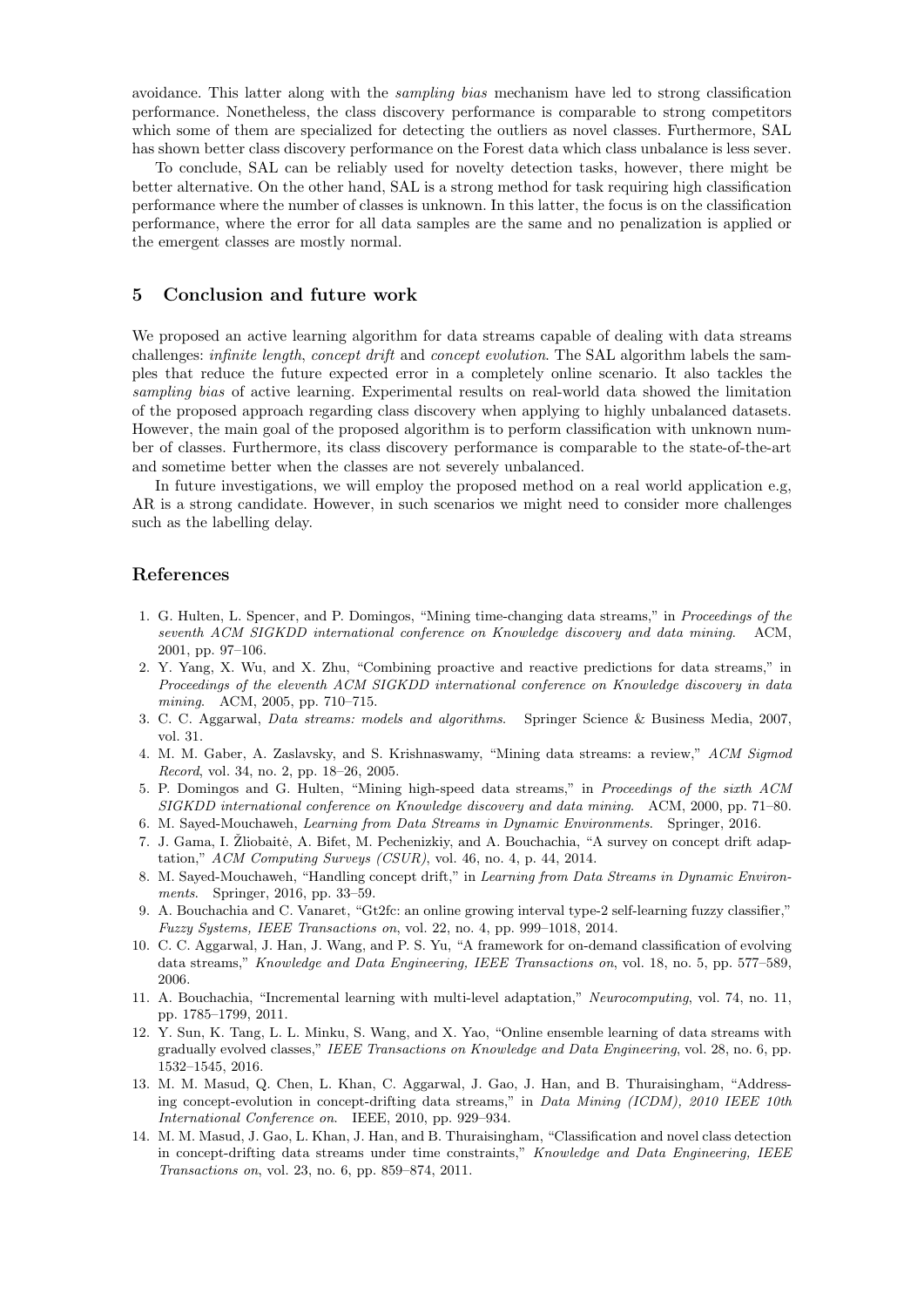- 15. T. Al-Khateeb, M. M. Masud, L. Khan, C. Aggarwal, J. Han, and B. Thuraisingham, "Stream classification with recurring and novel class detection using class-based ensemble," in Data Mining (ICDM), 2012 IEEE 12th International Conference on. IEEE, 2012, pp. 31–40.
- 16. M. A. Pimentel, D. A. Clifton, L. Clifton, and L. Tarassenko, "A review of novelty detection," Signal Processing, vol. 99, pp. 215–249, 2014.
- 17. R. P. Adams and D. J. MacKay, "Bayesian online changepoint detection," arXiv preprint arXiv:0710.3742, 2007.
- 18. S. Dasgupta, "Two faces of active learning," Theoretical computer science, vol. 412, no. 19, pp. 1767– 1781, 2011.
- 19. D. A. Cohn, Z. Ghahramani, and M. I. Jordan, "Active learning with statistical models," Journal of artificial intelligence research, 1996.
- 20. N. Roy and A. McCallum, "Toward optimal active learning through monte carlo estimation of error reduction," ICML, Williamstown, pp. 441–448, 2001.
- 21. S. Vijayanarasimhan and K. Grauman, "Multi-level active prediction of useful image annotations for recognition," in Advances in Neural Information Processing Systems, 2009, pp. 1705–1712.
- 22. Mohamad, Bouchachia, and Sayed-Mouchaweh, "A bi-criteria active learning algorithm for dynamic data streams," IEEE transactions on neural networks and learning systems (Minor revision, 2016).
- 23. Y. W. Teh, "Dirichlet process," in Encyclopedia of machine learning. Springer, 2011, pp. 280–287.
- 24. J. Sethuraman, "A constructive definition of dirichlet priors," Statistica sinica, pp. 639–650, 1994.
- 25. P. Del Moral, A. Doucet, and A. Jasra, "Sequential monte carlo samplers," Journal of the Royal Statistical Society: Series B (Statistical Methodology), vol. 68, no. 3, pp. 411–436, 2006.
- 26. O. Capp´e, S. J. Godsill, and E. Moulines, "An overview of existing methods and recent advances in sequential monte carlo," Proceedings of the IEEE, vol. 95, no. 5, pp. 899–924, 2007.
- 27. C. M. Carvalho, H. F. Lopes, N. G. Polson, M. A. Taddy et al., "Particle learning for general mixtures," Bayesian Analysis, vol. 5, no. 4, pp. 709–740, 2010.
- 28. P. Fearnhead, "Particle filters for mixture models with an unknown number of components," Statistics and Computing, vol. 14, no. 1, pp. 11–21, 2004.
- 29. A. Doucet, N. De Freitas, and N. Gordon, "An introduction to sequential monte carlo methods," in Sequential Monte Carlo methods in practice. Springer, 2001, pp. 3–14.
- 30. Y. Ulker, B. Günsel, and A. T. Cemeil, "Sequential monte carlo samplers for dirichlet process mixtures," in International Conference on Artificial Intelligence and Statistics, 2010, pp. 876–883.
- 31. W. Chu, M. Zinkevich, L. Li, A. Thomas, and B. Tseng, "Unbiased online active learning in data streams," in Proceedings of the 17th ACM SIGKDD international conference on Knowledge discovery and data mining. ACM, 2011, pp. 195–203.
- 32. A. Beygelzimer, S. Dasgupta, and J. Langford, "Importance weighted active learning," in Proceedings of the 26th Annual International Conference on Machine Learning. ACM, 2009, pp. 49–56.
- 33. I. Zliobaite, A. Bifet, B. Pfahringer, and G. Holmes, "Active learning with drifting streaming data," Neural Networks and Learning Systems, IEEE Transactions on, vol. 25, no. 1, pp. 27–39, 2014.
- 34. J. Sethuraman, "A constructive definition of dirichlet priors," DTIC Document, Tech. Rep., 1991.
- 35. R. M. Neal, "Bayesian mixture modeling," in Maximum Entropy and Bayesian Methods. Springer, 1992, pp. 197–211.
- 36. C. E. Rasmussen, "The infinite gaussian mixture model." in NIPS, vol. 12, 1999, pp. 554–560.
- 37. T. S. Ferguson, "A bayesian analysis of some nonparametric problems," The annals of statistics, pp. 209–230, 1973.
- 38. D. Blackwell and J. B. MacQueen, "Ferguson distributions via pólya urn schemes," The annals of statistics, pp. 353–355, 1973.
- 39. Y. W. Teh, "Dirichlet process," in Encyclopedia of machine learning. Springer, 2010, pp. 280–287.
- 40. R. M. Neal, "Markov chain sampling methods for dirichlet process mixture models," Journal of computational and graphical statistics, vol. 9, no. 2, pp. 249–265, 2000.
- 41. A. Asuncion and D. Newman, "Uci machine learning repository," 2007.
- 42. A. Bifet, G. Holmes, R. Kirkby, and B. Pfahringer, "Moa: Massive online analysis," Journal of Machine Learning Research, vol. 11, no. May, pp. 1601–1604, 2010.
- 43. C. C. Loy, T. M. Hospedales, T. Xiang, and S. Gong, "Stream-based joint exploration-exploitation active learning," in Computer Vision and Pattern Recognition (CVPR), 2012 IEEE Conference on. IEEE, 2012, pp. 1560–1567.
- 44. C. C. Loy, T. Xiang, and S. Gong, "Stream-based active unusual event detection," in Asian Conference on Computer Vision. Springer, 2010, pp. 161–175.
- 45. T. M. Hospedales, S. Gong, and T. Xiang, "Finding rare classes: Active learning with generative and discriminative models," IEEE transactions on knowledge and data engineering, vol. 25, no. 2, pp. 374–386, 2013.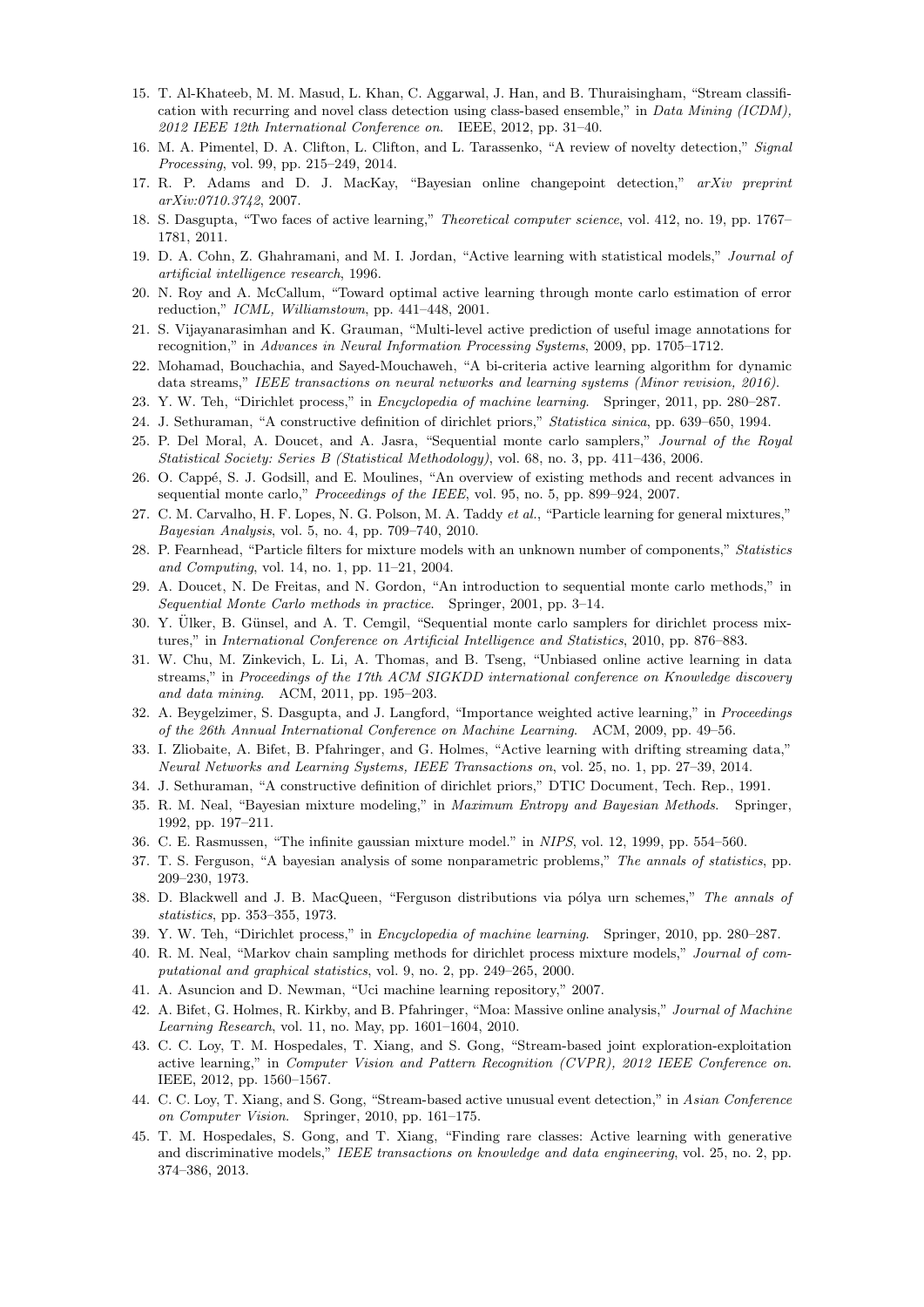# Appendix

Compute Equ. (21):

$$
p(\boldsymbol{x}_t | z_t, z_{1:t-1}, \boldsymbol{x}_{1:t-1}) = p(\boldsymbol{x}_t | z_t, H_{t-1})
$$
  
= 
$$
\int_{\boldsymbol{\theta}} p(\boldsymbol{x}_t | \boldsymbol{\theta}) p(\boldsymbol{\theta} | z_t, H_{t-1})
$$
(44)

– If  $\boldsymbol{z}_t$  refers to a new component:

$$
p(\boldsymbol{x}_t|z_t, H_{t-1}) = \int_{\boldsymbol{\theta}} p(\boldsymbol{x}_t|\boldsymbol{\theta}) p(\boldsymbol{\theta}|G_0) = t_{v_1}(\boldsymbol{x}_t|\boldsymbol{\mu}_1, \boldsymbol{\Sigma}_1)
$$
(45)

where  $t$  refer to student's t-distribution which we end up with as a result of using a conjugate prior (i.e., the Normal Inverse Wishart prior) over the normal distribution parameter  $\theta$ .

$$
\mu_1 = \mu_0 \tag{46}
$$

$$
\Sigma_1 = \frac{\Sigma_0 (k_0 + 1)}{k_0 (v_0 - d + 1)}\tag{47}
$$

$$
v_1 = v_0 - d + 1 \tag{48}
$$

where  $d$  is the dimension of the data.

– If  $z_t$  refers to an already seen component:

$$
p(\boldsymbol{x}_t|z_t, H_{t-1}) = \int_{\boldsymbol{\theta}} p(\boldsymbol{x}_t|\boldsymbol{\theta}) p(\boldsymbol{\theta}|\boldsymbol{s}_{z_t, t-1}, n_{z_t, t-1})
$$
  
=  $t_{v_2}(\boldsymbol{x}_t|\boldsymbol{\mu}_2, \boldsymbol{\Sigma}_2)$  (49)

$$
\mu_2 = \frac{k_0}{k_0 + n_{z_t, t-1}} \mu_0 + \frac{n_{z_t, t-1}}{k_0 + n_{z_t, t-1}} s u_{z_t, t-1}
$$
(50)

$$
\Sigma_2 = \frac{1}{(k_0 + n_{z_t, t-1})(v_0 + n_{z_t, t-1} - d + 1)} \left(\Sigma_0 + \mathbf{c}_{z_t, t-1} + \frac{k_0 n_{z_t, t-1}}{k_0 + n_{z_t, t-1}} (\mathbf{s} \mathbf{u}_{z_t, t-1} - \boldsymbol{\mu}_0) (\mathbf{s} \mathbf{u}_{z_t, t-1} - \boldsymbol{\mu}_0)^T \right)
$$
\n
$$
(k_0 + n_{z_t, t-1} + 1) \tag{51}
$$

$$
v_2 = v_0 + n_{z_t, t-1} - d + 1 \tag{52}
$$

Compute the first term of Equ. (33):

Given  $z_t$ ,  $y_t$  is independent of the observations  $x_{1:t-1}$ . Hence,

$$
p(y_t|z_t, D_{t-1}) = p(y_t|z_t, y_{t-1})
$$
\n(53)

As  $z_t$  selects the stick breaking component generating  $y_t$ , the distribution of  $y_t$  depends only on the label of the data assigned to components  $z_t$ . By marginalizing the selected stick breaking component the same way as in Eq.(19), we end up with the following equations:

$$
p(y_t|z_t, D_{t-1}) = \begin{cases} \frac{n_{z_t, y_t, t}}{\alpha_1 + n'_{z_t, t} - 1} \propto n'_{z_t, y_t, t} & y_t \text{ is an existing class} \\ \frac{\alpha_1}{\alpha_1 + n'_{z_t, t} - 1} \propto \alpha_1 & y_t \text{ is a new class} \end{cases}
$$
(54)